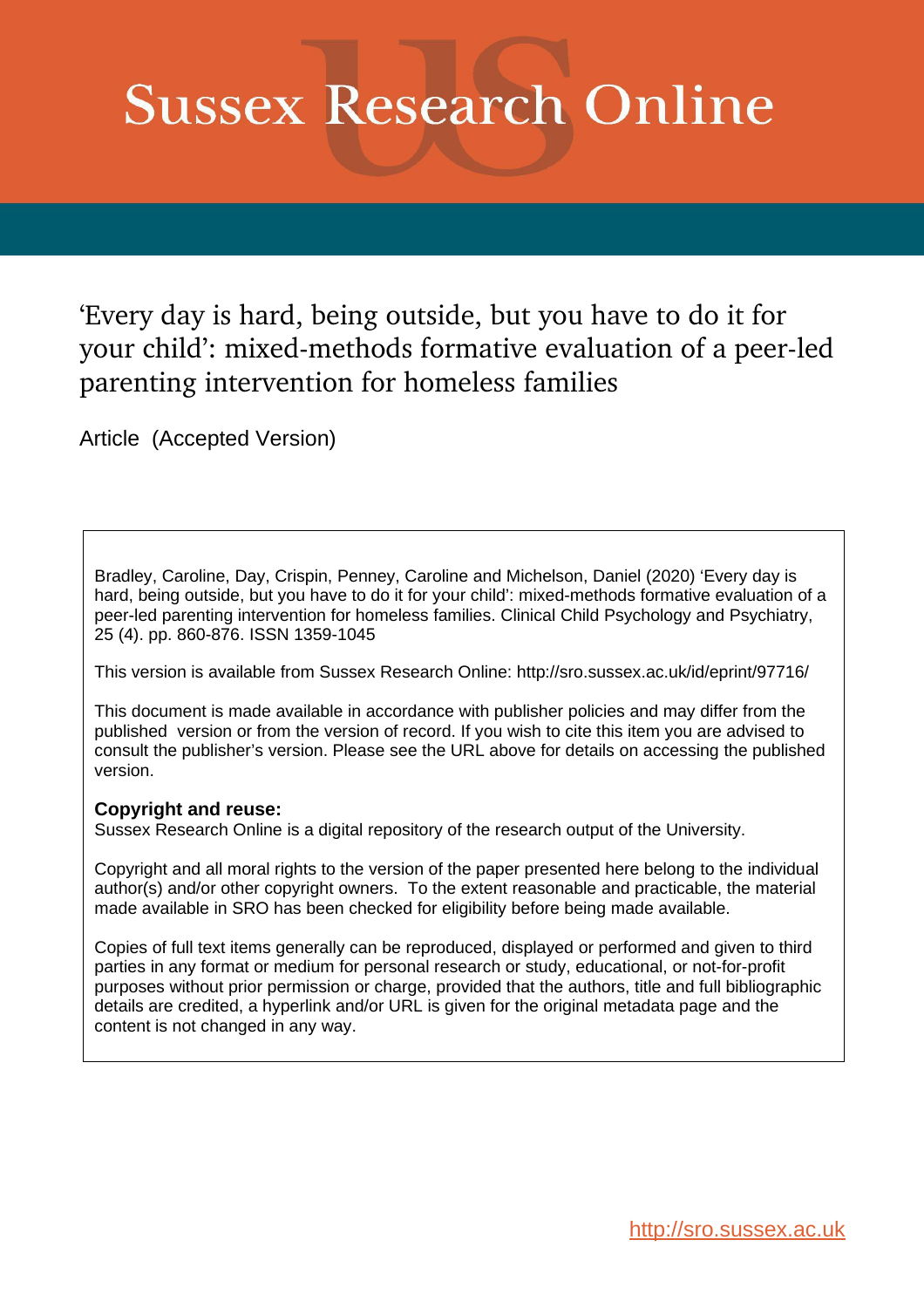#### **Introduction**

Homeless families are among the most marginalized and vulnerable in society. In the UK, around 95,000 families with dependent children aged under 18 are statutorily homeless, meaning that they have been deemed to lack of suitable and stable housing by a local authority (Crisis, 2016). Most homeless families are able to access some form of "temporary accommodation" including bed and breakfast accommodation and temporary accommodation hotels provided through local statutory agencies, but they are nevertheless subject to highly precarious circumstances

Although research regarding the homeless families population is limited but expanding within the UK and has begun to influence housing policy (Centrepoint, 2015). The current research demonstrates that homelessness has been associated with a significantly increased risk of children presenting with emotional and behavioral difficulties (Labella, Narayan, McCormick, Desjardins, & Masten, 2019) , which may outlast the period of homelessness (Vostanis, Grattan, & Cumella, 1998). Other research has shown that the emotional and behavioral outcomes of homeless children are mediated by positive parenting practices (Herbers, Cutuli, Supkoff, Narayan, & Masten, 2014), consistent with a large body of literature on the protective effects of positive parenting strategies such as nondirective play, positive praise and consistent limit setting (Osofsky & Thompson, 2000).

Relatedly, group-based parent training programs founded on principles of social learning have been recommended as a first-line intervention for child behavioral difficulties (NICE, 2013), reflecting evidence for improved child and parent outcomes from more than 20 randomised controlled trials (RCT) (Barlow, Coren & Stewart-Brown, 2002; Barlow & Stewart-Brown, 2000; Dretzke et al., 2008). However, secondary analyses have shown poorer retention and outcomes for families with complex psychosocial needs (Reyno & McGrath, 2006; Maliken & Katz, 2013), raising questions about the generalizability of standard parenting interventions to highly vulnerable subgroups such as homeless families.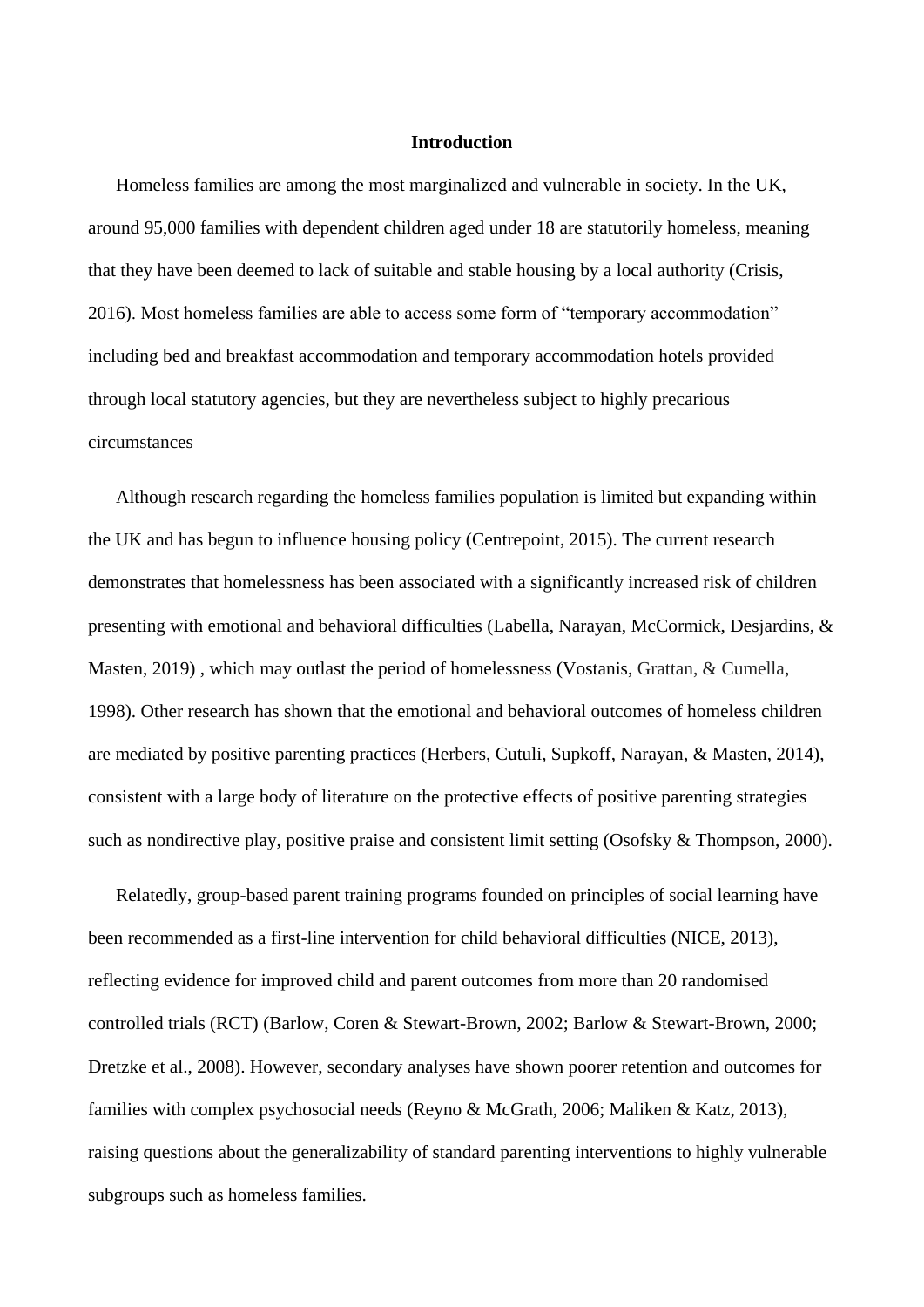Most of the limited research on parenting interventions for homeless families has been carried out in the USA. A systematic review of 12 evaluations (Haskett, Loehman, & Burkhart, 2014) indicated that homeless parents responded favourably to parenting interventions in terms of acceptability and reported increases in their parenting knowledge, but it was unclear if this led to changes in parenting practices or improved child behavioral outcomes. Other research has described the manifold structural barriers faced by homeless families when accessing statutory mental health services for both parents and children (Tischler, Karim, Rustall, Gregory & Vostanis, 2004), indicating a need for more accessible, community-based provision of parenting support.

## **Peer-led approaches to parenting support: Empowering Parents, Empowering Communities**

Empowering Parents, Empowering Communities (EPEC) is an evidence-based program, originating in the UK, which uses a peer-led service model to deliver a structured parent training curriculum to participants from disadvantaged communities. Historically it was not targeted to parents with specific housing needs. It is provided in a group format by pairs of peer facilitators who have previously experienced EPEC in the guise of service user, before going on to complete intensive training and supervised practice overseen by parenting professionals. The peer-led delivery system and community setting are designed to enhance accessibility and acceptability for disadvantaged families, who may be less likely to use or derive benefit from traditional clinic-based interventions (Leijten, Raaijmakers, de Castro, & Matthys, 2013). The core content of the EPEC intervention is based on social learning, attachment, and cognitive-behavioral principles. When tested in an RCT in inner-London, EPEC showed significant effects on positive parenting practices and reduced child behavioural problems (Day et al., 2012), as well as achieving high user satisfaction ratings and a 91.5% retention rate. Having been successfully applied with parents from a range of socioeconomically deprived groups, EPEC provides a promising platform for developing a tailored parenting intervention of specific relevance to homeless families.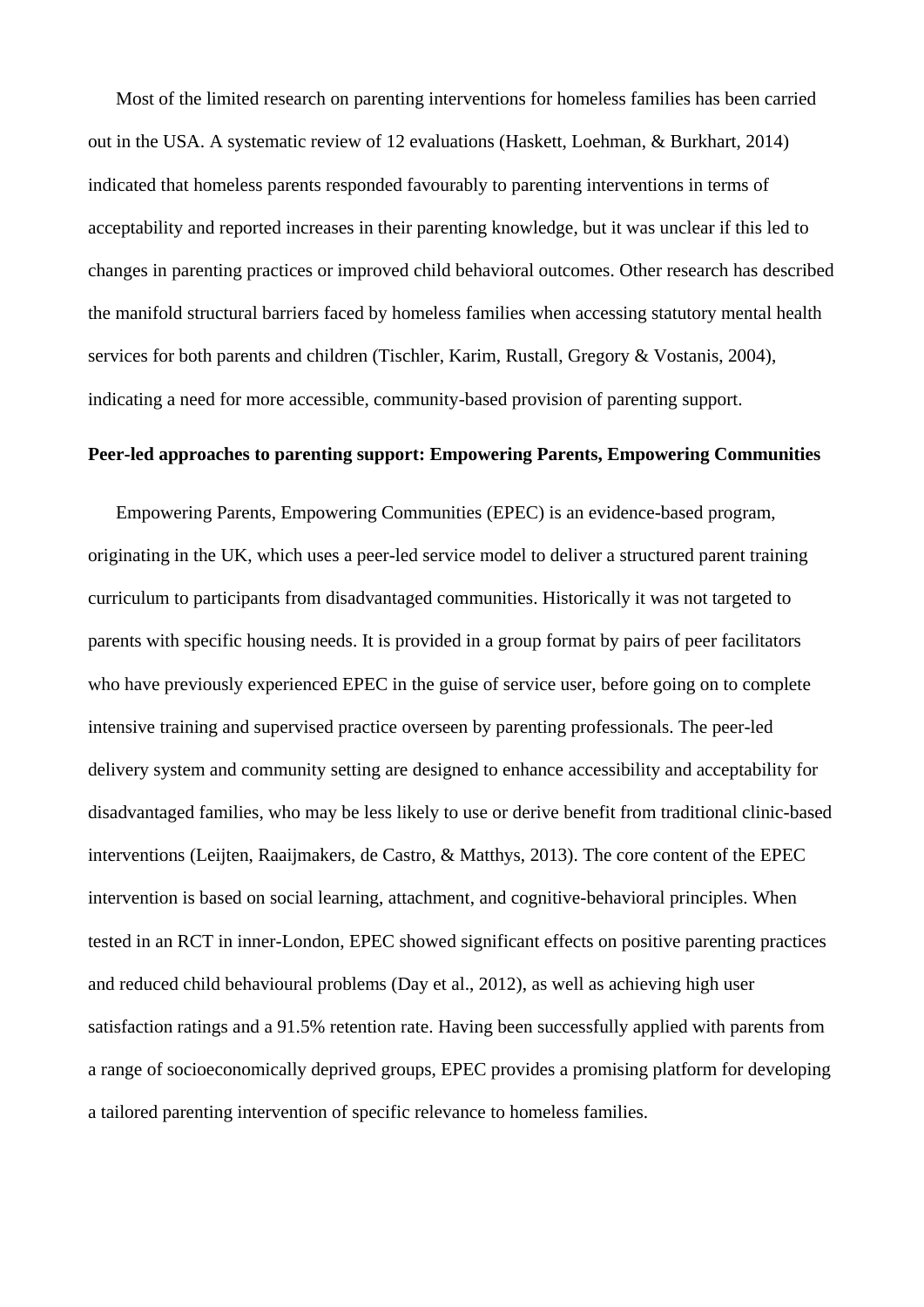This paper describes the formative evaluation of Empowering Parents, Empowering Communities-Temporary Accommodation (EPEC-TA), a parenting intervention based on the existing EPEC peerled model with specific adaptations for a temporary accommodation setting. Formative assessments of intervention delivery processes have been recommended for all complex interventions prior to larger-scale implementation, particularly in resource-constrained contexts (MRC, 2008). In line with Proctor et al. (2011), we operationalized intervention 'feasibility' in terms of actual fit and utility of the intervention in the study context (assessed by patterns of intervention use and preliminary parent-reported outcomes). 'Acceptability' of the intervention was considered in terms of user satisfaction (assessed by parent-reported questionnaire) and more specific aspects of user experience (assessed by semi-structured qualitative interviews). 'Appropriateness' was explored in terms of perceived relevance and usefulness among parent participants (assessed by semi-structured qualitative interviews).

## **Method**

#### **Study design**

A formative mixed-methods design was used. A mixture of qualitative and quantitative data sources were used in order to best answer the research questions and enable meaningful triangulation of sources. The study was reviewed and approved by the Canterbury Christ Church University Ethics Panel.

# **Participants**

Eligibility criteria. Eligible participants were parents with self-identified difficulties related to parenting an index child aged 2-11 years (i.e., no formal screening for child psychopathology or parenting behavior was undertaken). The index child refers to the child who is the focus of the outcome measures administered. Participants were currently living in temporary accommodation. Due to resource constraints, it was not possible to provide interpreters for the group intervention; it was therefore stipulated that participants should be conversant in written and spoken English.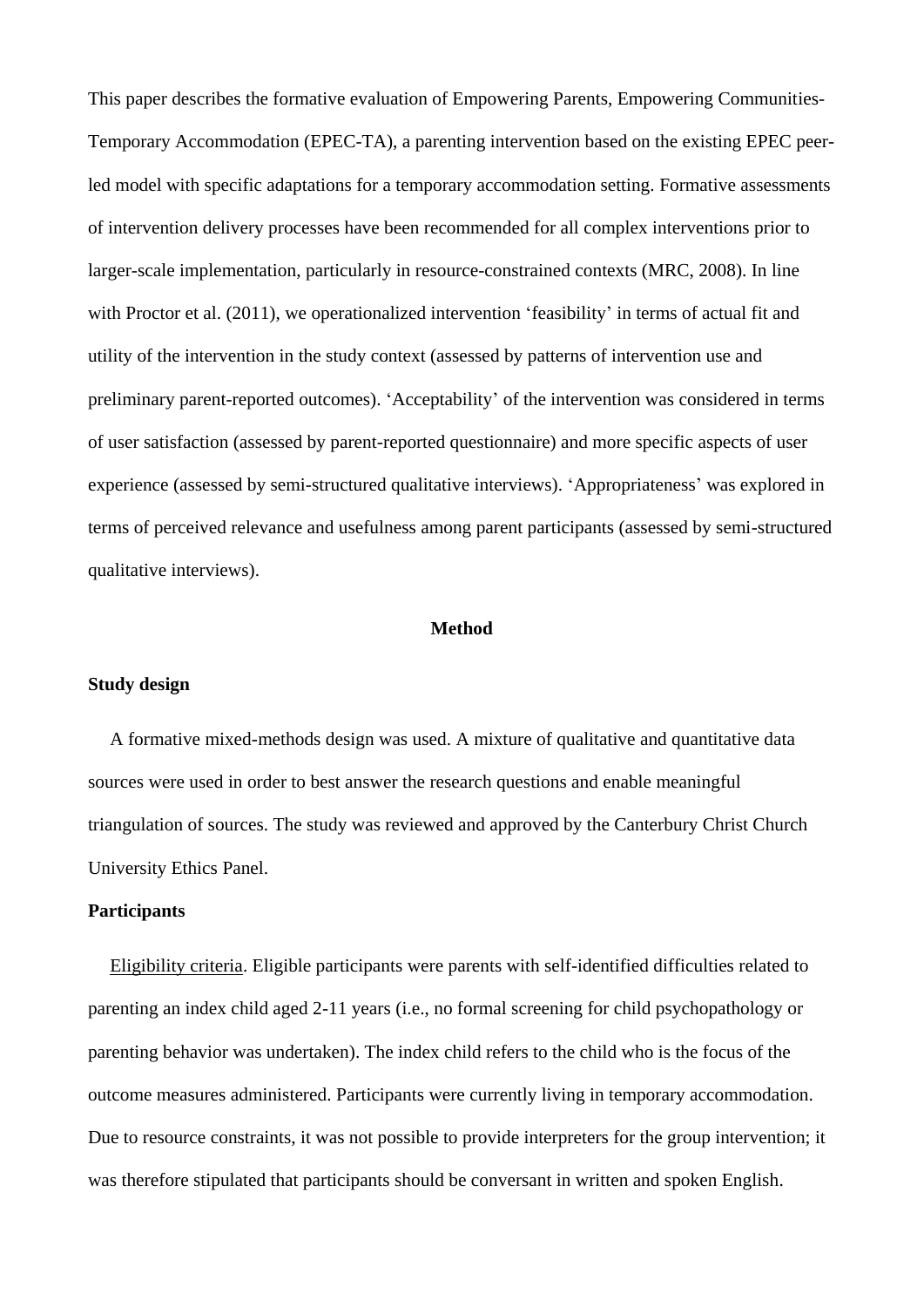Participants' level of written and spoken English was jointly determined by themselves and facilitators in a meeting prior to the first group session.

Participant recruitment and setting. Participants were recruited from a large temporary accommodation hostel in an inner London borough with high rates of socioeconomic deprivation and ethnic diversity. Temporary housing was available for up to 140 families who had been declared statutorily homeless by their local authority, offering one-room 'bedsits' (studio rooms) with shared bathrooms and cooking facilities. Recruitment of parents into the study was facilitated by word of mouth, leafleting in the hostel and contact with an existing children's play group on the same premises. Participants were reimbursed for time incurred in completing research assessments with a £10 shopping voucher. In contrast to standardised EPEC recruitment, EPEC-TA facilitators, supervisors and the researcher spent considerable time engaged in outreach work in the hostel to generate initial self-referrals and maintain commitment from participants throughout the intervention. This included multiple discussions with possible participants about the nature of the group prior to the first session, support to attend the group (i.e. meeting parents in the hostel and accompanying them to the room) and frequent telephone contact prior to the beginning of the group and between sessions to support attendance. We are unable to offer details with regard to parents who did not wish to attend but anecdotally EPEC-TA facilitators reported that parents indicated multiple other parenting, caring or work commitments as barriers to attendance.

# **Intervention**

Intervention development. The starting point for development was the existing EPEC intervention, which has been implemented and tested in other socially disadvantaged settings in the UK (Day et al., 2012). Initial insights about potential adaptations were gained by delivering the standard EPEC group curriculum for 10 parents residing in the hostel, with facilitation provided by established EPEC group leaders. Following this, individual consultations with parent participants were carried out by EPEC supervisors. The purpose was to identify potential adaptations to the core content, structure, materials and facilitation process, as required to improve fit with the specific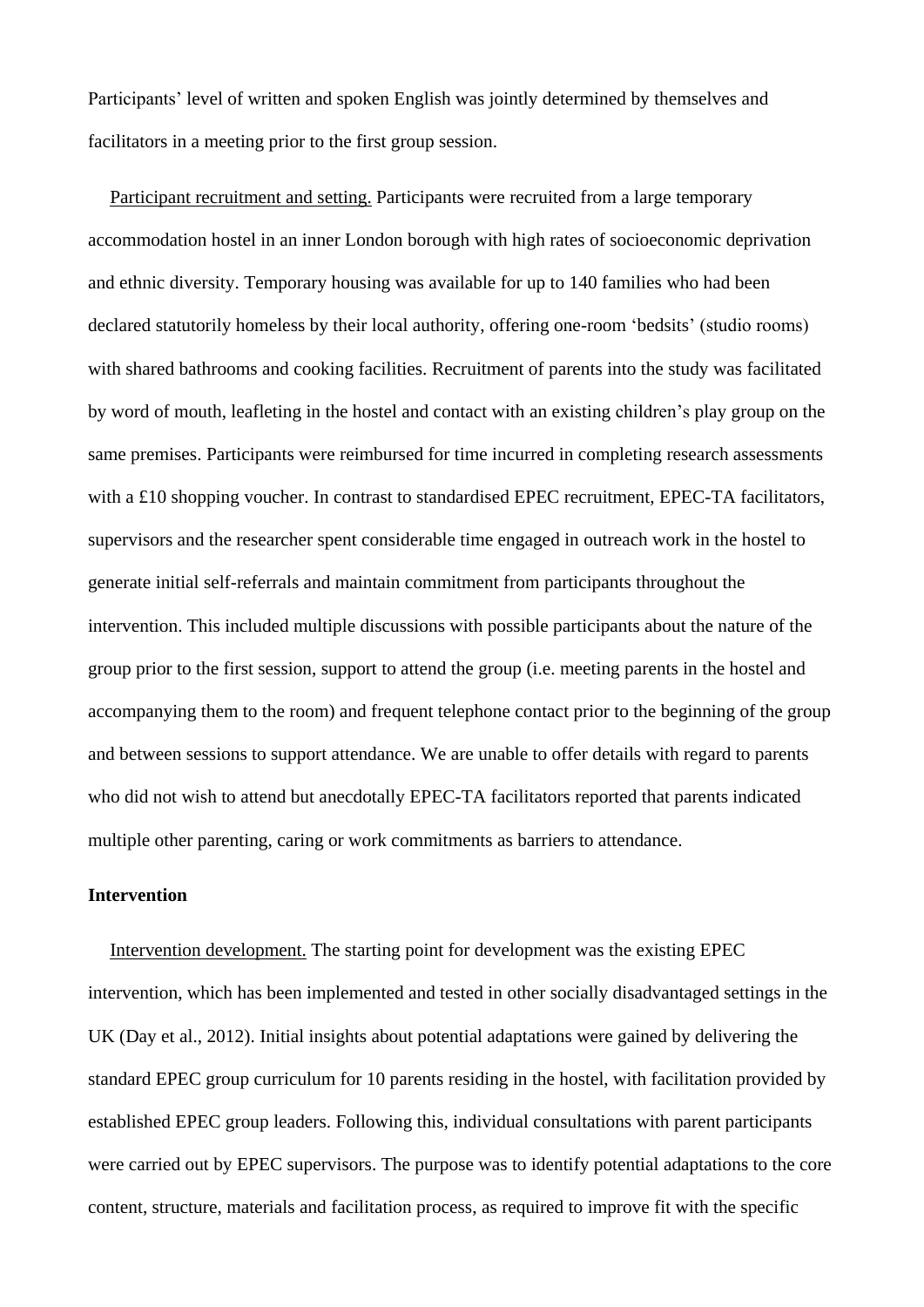needs and preferences of the target population. Parents emphasized the parenting stress and practical difficulties faced when playing and disciplining children in cramped hostel rooms with little privacy. Consequently, the group curriculum was lengthened from 8 to 10 weeks to provide more time for learning and practicing positive parenting strategies, along with a dedicated session on stress management. In addition, an accompanying parent-completed workbook was adapted to increase its relevance to parents living in temporary accommodation by including material such as play methods for restrictive spaces.

Intervention providers. Participants who completed the initial formative group were invited to apply for a place on an accredited EPEC peer facilitator training course (Day et al., 2012). Four prospective facilitators were selected for training based on a written application and interview with program supervisors, with selection criteria focused on reflective capacity, understanding of positive parenting, and aptitude for group facilitation. Three of the candidates subsequently completed the 10-week training course and received accreditation. Supplementary instruction was provided in the specific adaptations required to implement the modified EPEC-TA manual. Each of the newly accredited facilitators was paired with an experienced EPEC group leader (i.e., a parent who did not have specific lived experience of homelessness, but did have extensive prior experience of delivering EPEC for mixed groups of parents). Each facilitator pairing participated in fortnightly supervision to maintain fidelity and address group process issues. Facilitators received payment (at a standard hourly rate) for preparation and delivery of the intervention.

Intervention procedures. The EPEC-TA curriculum was designed to: (i) improve positive parenting skills; (ii) reduce child disruptive behavior and behavioural difficulties; and (iii) enhance coping with the specific parenting challenges and stress presented by the experience of homelessness. The content was organised into 10 weekly sessions, as outlined in Figure 1. Each session was delivered on hostel premises in a designated 'play room'. Each session followed a set agenda delivered through facilitator demonstration, role-play, visually-aided discussions, and review of homework tasks.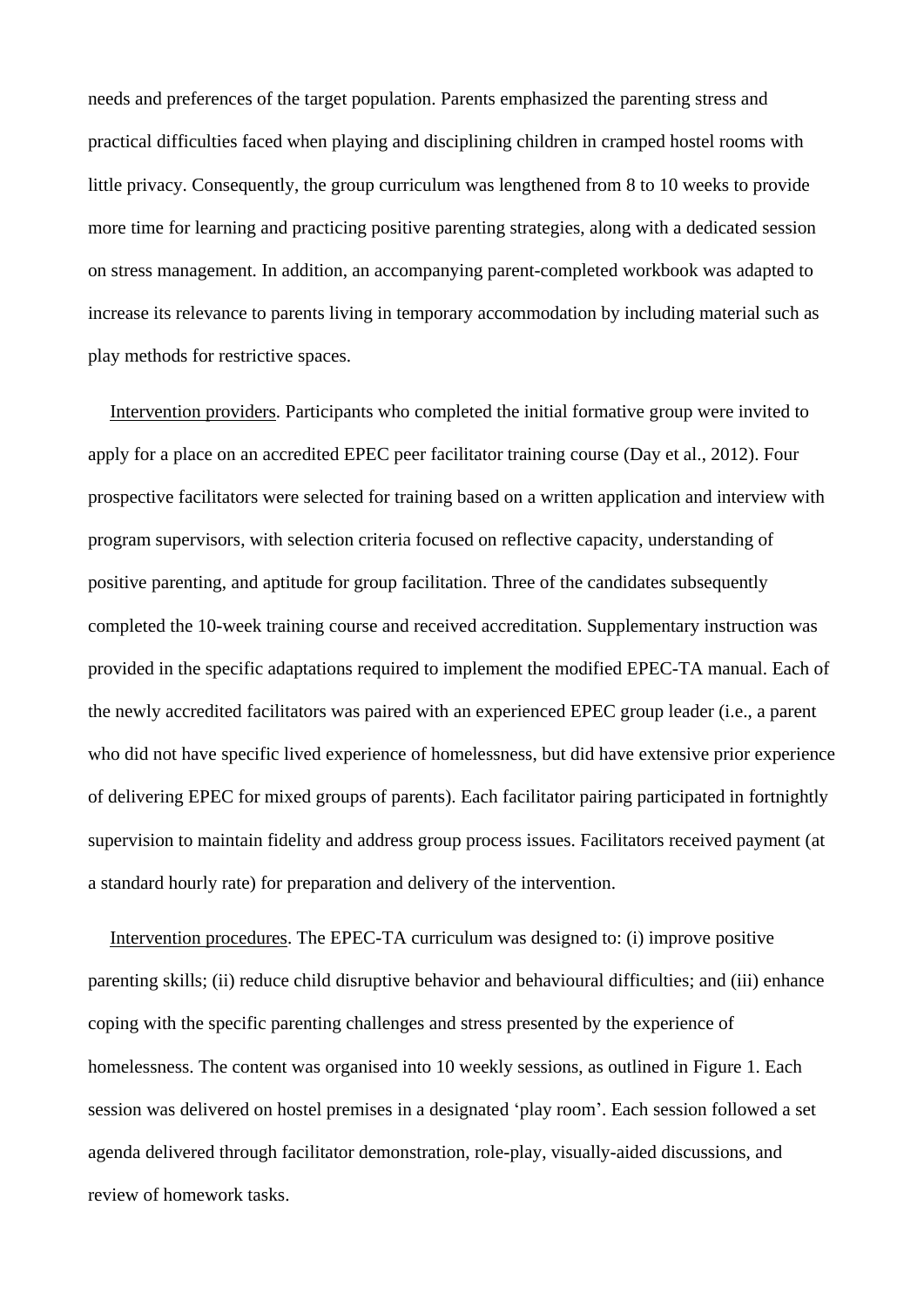[Figure 1: Structure and content of EPEC-TA]

#### **Measures**

Demographics. A specially designed proforma was completed by parents to collect descriptive data on parent age and ethnicity, employment status, index child age/gender, and family composition.

Feasibility outcomes: participation. Data from session registers were used to assess rates of attendance and completion (operationalized as attendance at six or more sessions).

Feasibility outcomes: potential for impact. Standardized parent-reported measures were collected at the start of the intervention, and again immediately following the final session (10 weeks later). The burden of assessment was kept intentionally low, with the aim of completing administration within 30 minutes.

Child outcomes. Child behavioral outcomes were measured using the problem scale of the 36 item Eyberg Child Behaviour Inventory (Eyberg & Ross, 1978), which has excellent sensitivity and specificity as an index of disruptive behavior problems (Rich & Eyberg, 2001), and is among the most widely used child outcome measures in parenting intervention trials (Michelson, Davenport, Dretzke, Barlow, & Day, 2013).

The Concerns about My Child (CAMC; Scott et al., 2001) is an idiographic measure that requires parents to nominate, prioritize and rate up to three key concerns about an index child. The respondent indicates their corresponding level of concern on a visual analogue scale, which is transformed into a score from 0-10 (0=*not a problem at all*; 10=*couldn't get any worse*). Only the primary concern was used in analysis, as some parents were unable to nominate three concerns. CAMC is considered to be a sensitive alternative to prolonged direct observation by an independent observer, and has been used to assess child outcomes in previous parenting intervention trials (Scott et al., 2001), as well as evaluations of EPEC more specifically (Day et al., 2012a, 2012b; Michelson et al., 2014).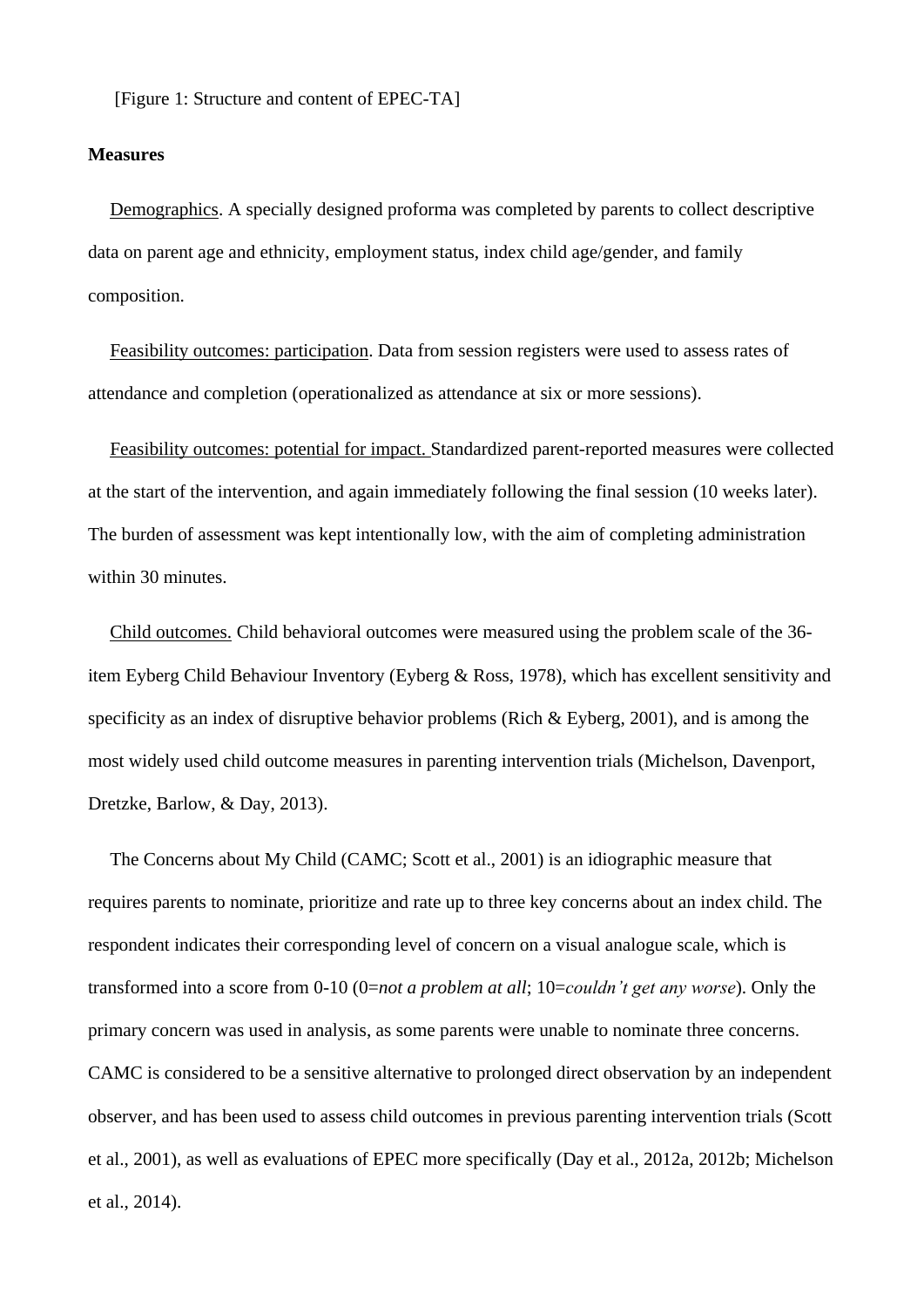Parent outcomes. The Parenting Scale (Arnold, O'Leary, Wolff, & Acker, 1993) is a 30-item parent-reported measure of dysfunctional discipline, containing three subscales of parental hostility, over-reactivity and laxness. It has good internal consistency and test-retest reliability and correlates significantly with observational ratings of parenting behavior.

Parental well-being was measured using the Warwick-Edinburgh Mental Well-Being Scale (WEMWBS; Tennant et al., 2007). It consists of 14 positively worded items (scored from 1=*none of the time* to 5=*all of the time*), with higher scores indicating more positive mental well-being. This self-report measure has been validated in diverse populations, and has been used in previous intervention studies with socially disadvantaged parents (Simkiss et al., 2013).

Additional outcome data were obtained using validated measures of parenting stress (Parenting Stress Scale; Berry & Jones, 1995) and social support (Medical Outcomes Study: Social Support Survey [MOS-SSS]; Sherbourne & Stewart, 1991). Two subscales were selected from the MOS-SSS in order to assess potentially modifiable social support deficits: emotional/informational support (8 items) and positive social interaction (3 items).

Acceptability and appropriateness. User satisfaction with EPEC-TA was assessed using the Training Acceptability Rating Scle (TARS). This self-report measure was adapted from previous EPEC evaluations (Day et al., 2012a; Day et al., 2012b; Michelson et al., 2014), and rates nine items (e.g., "Did the group leaders relate to the group effectively?") on a four-point scale (1=*not at all* to 4=*a great deal*). In addition, a semi-structured interview guide was used to explore the process, outcomes, and motivations behind intervention participation in greater depth, as well as considering perceived relevance and usefulness of intervention content.

# **Procedure**

Consent. A researcher attended a preliminary information session one week prior to the intended start of each parenting group. Parents were informed verbally about the study's aims and methods, as well as receiving a printed participant information sheet. It was emphasized that participation in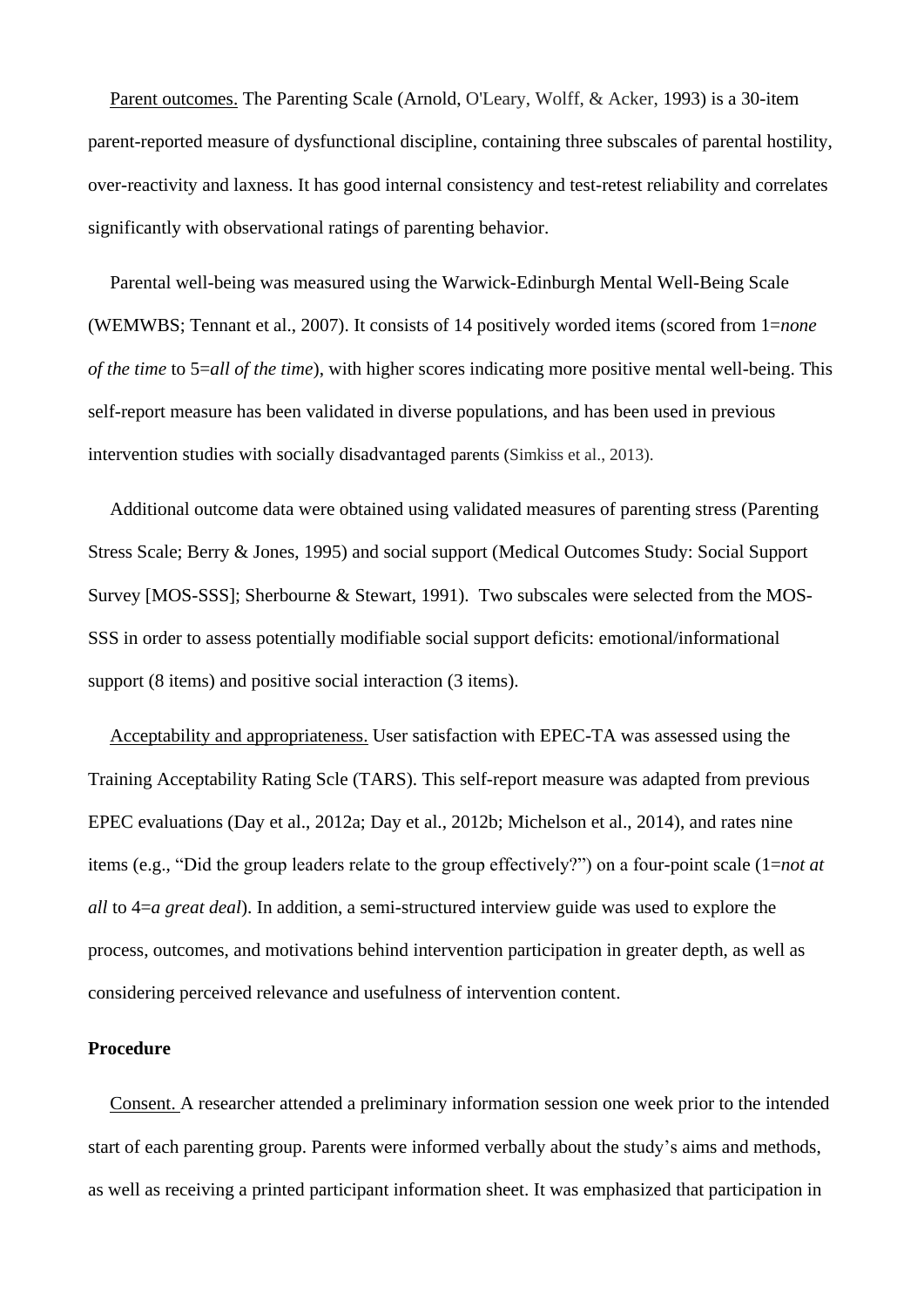the parenting program was not contingent on participation in the corresponding study. Parents were given up to a week to decide about participation.

Quantitative data collection. Each participant completed pre-test measures on the same day as the first intervention session, while post-test measures were administered to participants immediately following the final intervention session. Any missing participants were followed up by telephone and separate arrangements were made to complete the measures at a convenient time and location. A researcher was present during the administration of all parent-reported measures, providing clarifying information as needed.

Qualitative data collection. Qualitative data were collected in semi-structured interviews (M duration=43 minutes, Range 17-89 minutes). Each interview was audio-recorded and transcribed verbatim for analysis.

#### **Analysis**

Quantitative data. Data on attendance, user satisfaction, and outcomes were analysed descriptively. Due to the small number of participants, significance testing was deemed inappropriate and the *t*-distribution statistic was used to calculate the 95% confidence intervals for the baseline and follow-up means. Effect sizes were calculated using Cohen's *d* (Cohen, 1988) and 95% confidence intervals (Hedges & Olkin, 1985). Reliable change index scores were calculated using the relevant internal consistency statistic from the standardised measure (Jacobson & Truax, 1991; Morley & Dowzer, 2014).

Qualitative data. Thematic analysis was undertaken according to the method outlined in Braun & Clarke (2006). First, transcripts were reviewed by one of the authors (CB), with general annotations made for potential codes. Second, prominent features of the data were identified and initial codes were created and recorded in a coding frame. Third, codes were structured into emergent themes and associated sub-themes reflecting the study aims. Participant quotes were selected as exemplars based on their representativeness and relevance to the research questions. Fourth, themes were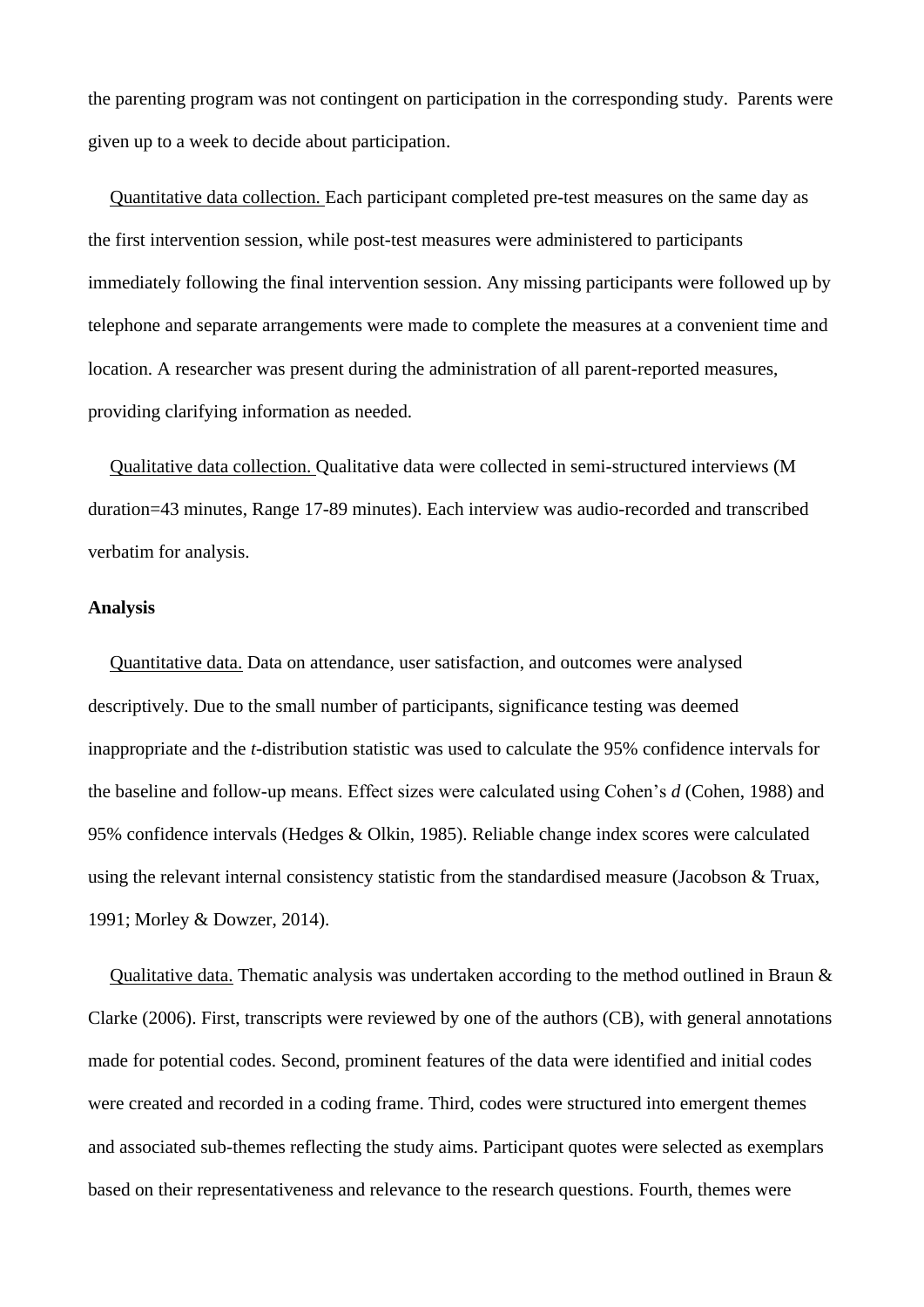inspected by a senior author (DM) to certify that data extracts supporting each theme were meaningfully linked and different themes could be clearly distinguished. Fifth, any discrepancies were deliberated and further refinements were made to themes and their definitions. Finally, themes and sub-themes were subjected to respondent validation with four participants (Bloor, 1997); this did not identify any substantive changes to the thematic framework.

# **Results**

# **Participant characteristics**

Family demographics. Fifteen parents (mean age=29.21 years) consented to take part in the study, including one male and 14 females. Thirteen participants (87%) were full-time carers for their children, with the remaining parents working part- or full-time. Nine parents (60%) did not have English as a first language and twelve parents (80%) were from black and minority ethnic communities. The number of children per family ranged from 1 to 4 (mean=2). Index children (mean age=3.6 years, range 2-9 years) included 12 females and 3 males.

# **Feasibility outcomes**

Intervention participation. Thirteen parents (87%) completed the intervention. The mean number of sessions attended was 7.2 (*s.d.* = 2.3), with a range of 1-10. Reasons for non-completion were a clash with a college class  $(n=1)$  and illness  $(n=1)$ . Of the 13 participants who completed the intervention, one parent attempted the intervention twice (i.e., attended two separate group cohorts), after discontinuing at the first attempt due to illness (see Figure 2).

[Figure 2: Flow chart of intervention participation]

Potential for impact. All participants completed pre-test measures: eight completed the measures independently, and seven alerted the researcher to literacy or language difficulties requiring further assistance. Paired pre- and post-test outcomes were available from twelve participants (80%). Two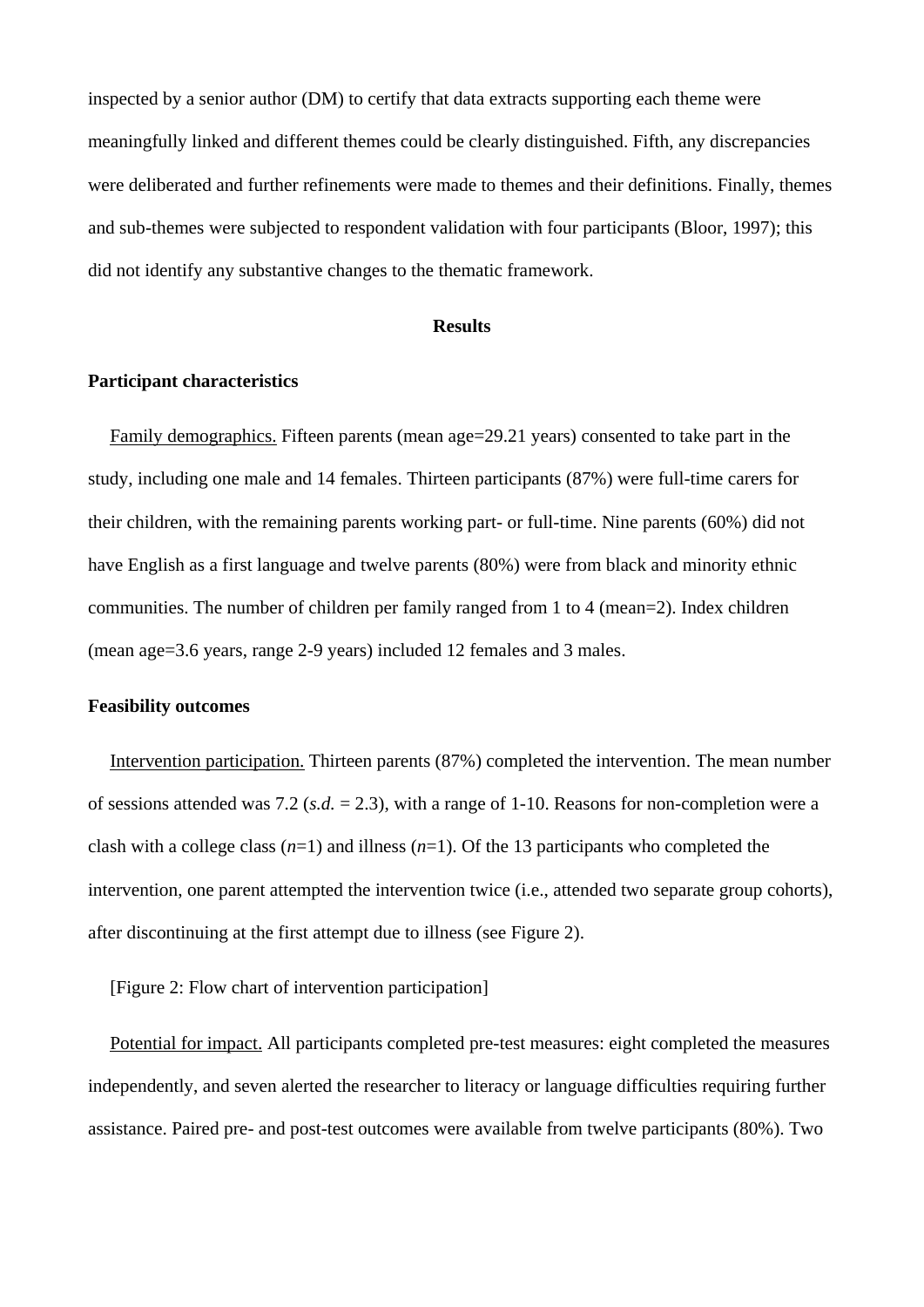parents did not complete any post-test measures. One parent completed all measures except for the Parenting Scale.

Comparisons of paired pre- and post-test outcome measures (see Table 1) showed improved child outcomes, with medium effect sizes on both the ECBI problem scale (*d*=0.68, 95% CI .28 to 1.08) and CAMC (*d*=0.51, 95% CI .11 to .91). Prior to the intervention, 11 participants rated their children's behavior above the established clinical cut-off (15) on the ECBI problem scale. At posttest, eight of out of 13 parents (62%) reported reliable improvements on the measure, including 5 cases that had moved out of the clinical range. No participants reported a deterioration in ECBI problem scores.

Reported parenting behavior showed an overall improvement, with the mean score on the Parenting Scale reduced at follow up to below the clinical cut-off level. A medium effect size was reported (*d*=0.46, 95% CI .04 to .87). Three participants' scores reliably improved and were also below clinical cut-off.

Subscale analysis of the Parenting Scale showed that parental hostility reduced below the clinical cut-off, with a large effect size reported  $(d = 0.82, 95\% \text{ CI } .39 \text{ to } 1.24)$ . Three parents reported reliably reduced hostility subscale scores to below cut-off level. There was also a reduction in overreactivity subscale scores from a relatively low baseline (both baseline and follow up means were below clinical cut-off). A negligible pre-post difference was observed on the laxness subscale

[Table 1: Parent-reported outcomes]

Parental well-being scores ( $M = 50.7$ , 95% C.I.-50.3 to 51.1) increased above established poplation norms from the UK (StewartBrown & Janmohamed, 2008) although the effect size was small. Reported levels of parenting stress did not change after the intervention. The positive social interaction score was unchanged, while the emotional/informational support score reduced at follow up (see Table 1).

#### **Acceptability and appropriateness: user satisfaction**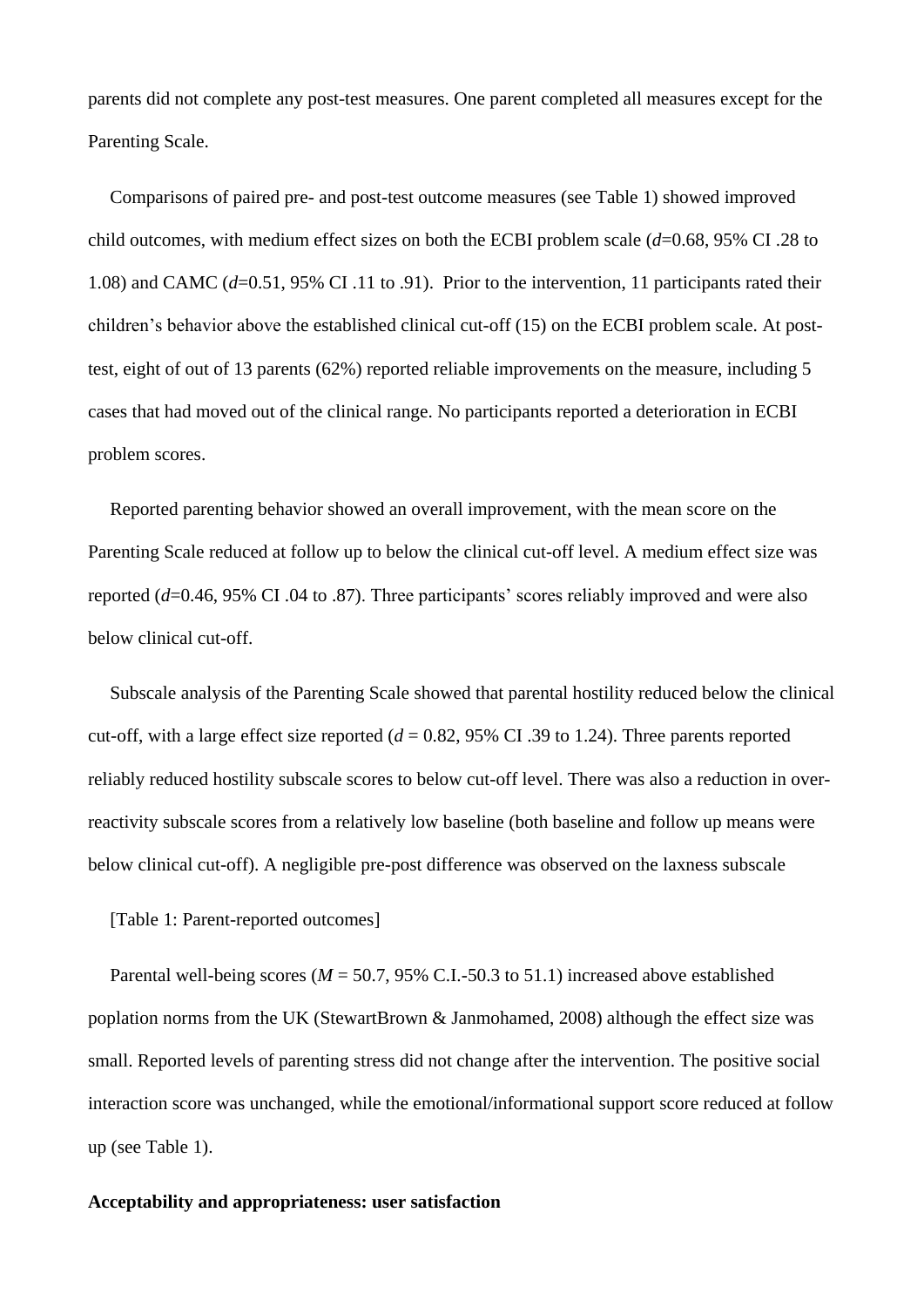Participants reported high levels of program acceptability, with 100% of respondents (*n*=13) stating they were either "a great deal" or "quite a lot" satisfied overall, while 93% of participants reported that the programme helped them to develop positive parenting skills and become more confident in the parenting role. Participants were also very satisfied with the quality of peer facilitation, with 100% of participants rating the peer facilitators as "high" with regard to how motivating they were, how competent they were, and how able they were to relate to the group.

# **Acceptability and appropriateness: qualitative interviews**

Thirteen parents participated in qualitative interviews. Four overarching themes were identified: (1) Expressed needs and motivations for parenting support, (2) appropriateness of intervention content, (3) experience of group delivery processes, and (4) individual and systemic impacts.

Theme 1: Expressed needs and motivations for parenting support. The most common reason cited for participating in EPEC-TA was the desire to learn strategies for improving child behavioral and emotional difficulties. This was closely related to parents' views about the direct adverse effects of the hostel environment on their children.

*"Children are more emotional within a hostel context, because I think because it's such a small room it's almost like you're so claustrophobic that, sometimes you kind of easily explode… I think they feel trapped sometimes, so they just kind of lash out.*" [Participant 8]

*"He is getting frustrated, being in the same room [as me]… He's like 'I want to move, give me space, like let me relax more.'"* [Participant 10]

Parents also discussed the negative impact of temporary accommodation on their own wellbeing. This emotional distress was described as detrimental to parenting and undermining of their role as an effective care-giver:

*"I feel like I take it, not take it out on them, but I kind of like get a bit dismissive towards them and it's like 'please, what can I do? I feel really helpless'… I'm angry with myself because I can't do anything to make my daughter happy."* [Participant 12]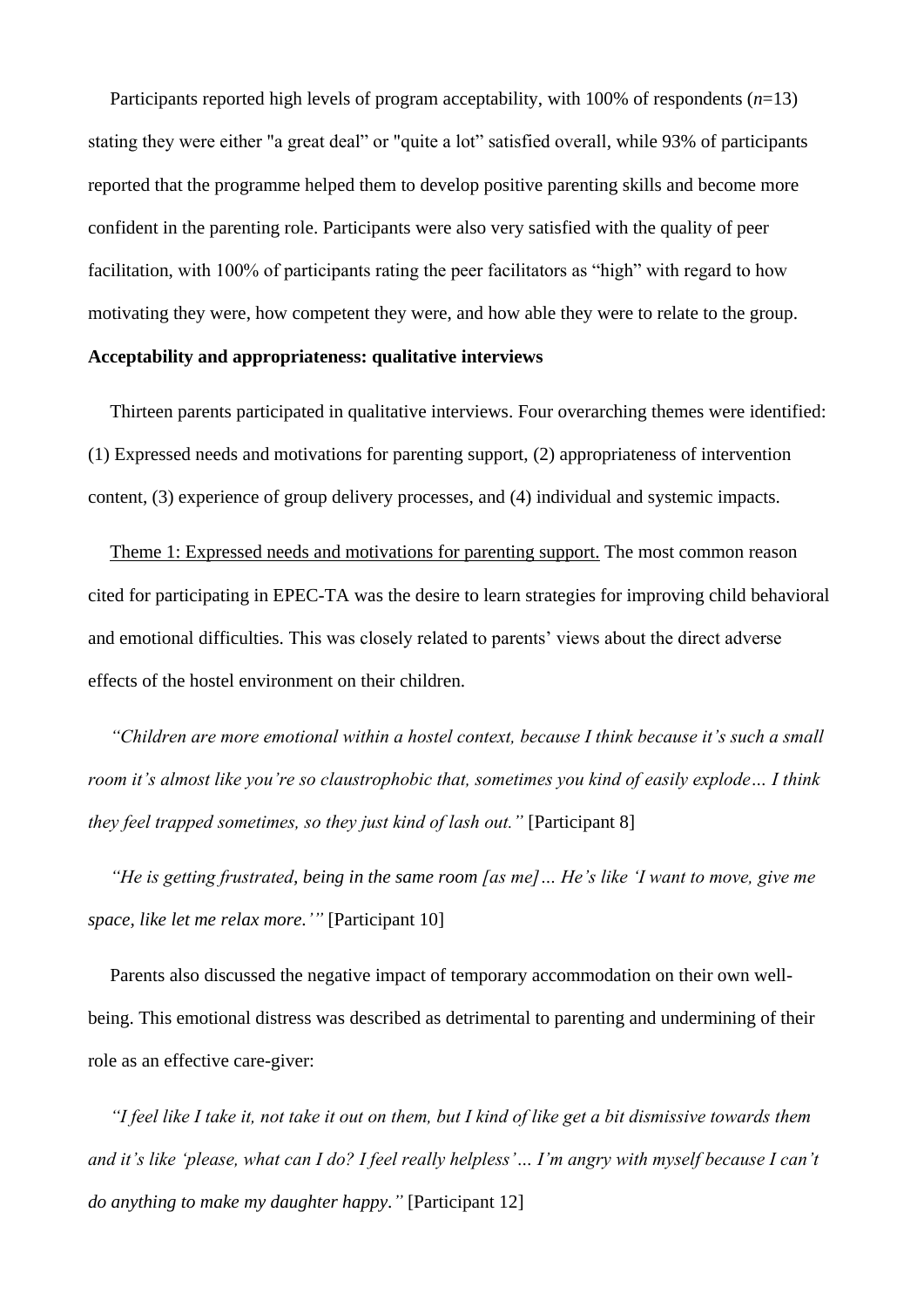Some parents described the pressure of trying to compensate for the challenging conditions in the hostel, leading to daily sacrifices for their children's benefit.

*"Every day is hard, being outside, but you have to do it for your child. That's how I see it. So that's what makes you a kind of a super person, because you just put everything that you need for yourself just on hold and forget about it."* [Participant 6]

Parents expressed concern that their children were not having a "normal" childhood experience. For some parents, this sense of difference was accompanied by unease that participation in EPEC-TA might signify to peers and services that they were "bad" parents:

*"The social service that put me in this [parenting group], thinking that I'm failing as a parent, or something is wrong"* [Participant 15]

Contentious relationships with statutory services were common. High levels of service input combined with busy family lives meant that parents felt fatigued from attending multiple appointments.

Theme 2: Appropriateness of intervention content. EPEC-TA content was largely relevant to parents' current situations, including specific favorable perceptions of nondirective play, avoiding labelling, positive discipline and self-care. Session 1, which focused on "good enough" parenting which aims to support parents to feel less guilty and establish realistic expectations for themselves parents. This was highlighted as being especially salient given the pressure felt by parents to mitigate constantly against the adverse hostel conditions.

*"The first [session] was about the perfect parent, and it just touched the exact subject which was quite sensitive. So once I attended that I thought 'oh, yes, I'm definitely coming over here.'"*  [Participant 11]

A minority of participants reported that some of their expectations of the course had not been met. Specifically, they raised concerns about a lack of attention to specific child behavior problems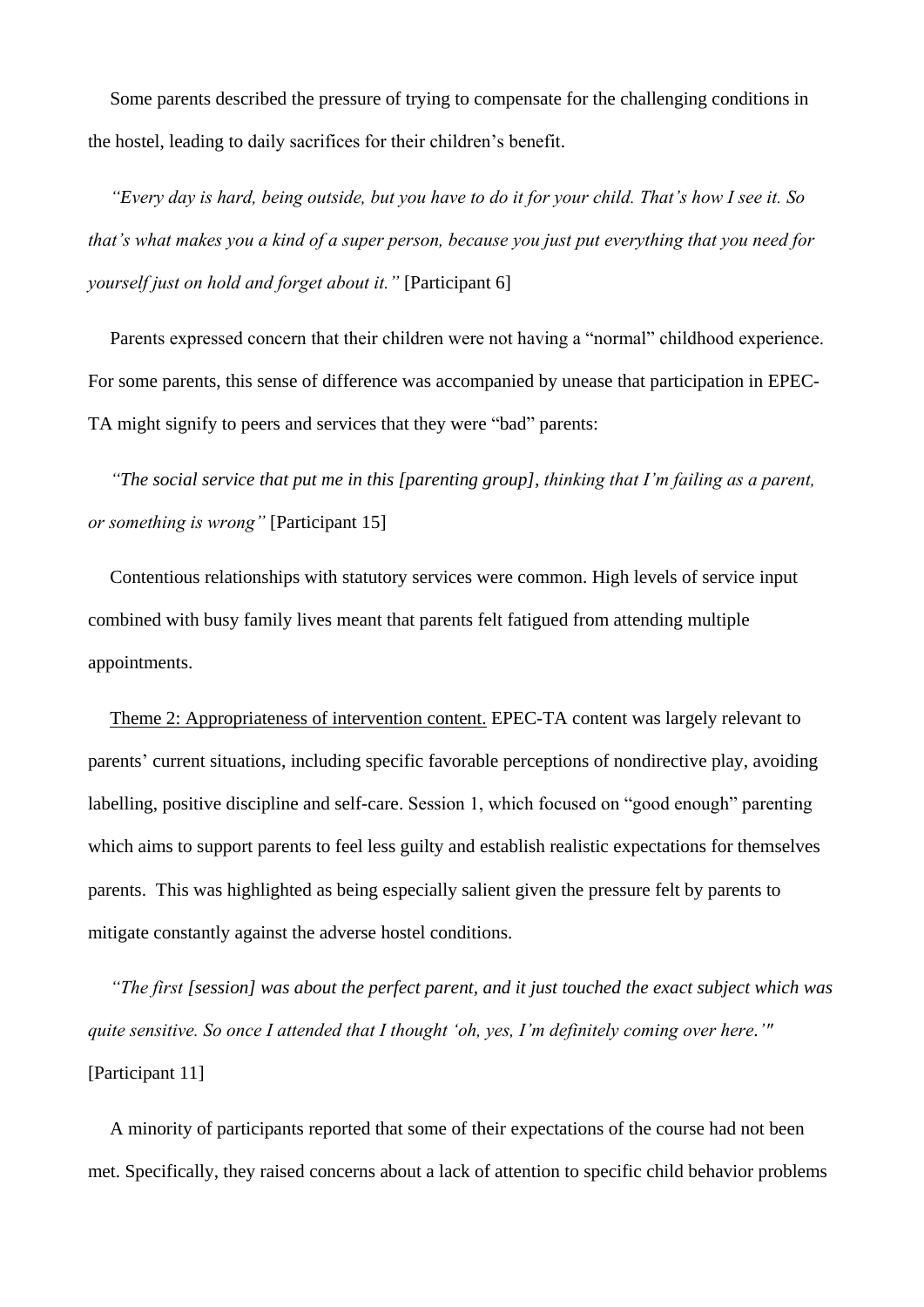(e.g., fussy eating) and strongly held views (e.g., about discipline) that were not directly compatible with the program ethos. Some of the recommended parenting strategies (e.g., timeout) were also challenging to implement in the hostel environment:

*"I remember one lesson in discipline was about the naughty step, and it was like 'I have no spare naughty step!' … I'm like 'apart from the toilet, there's not really a place I can put him and he's on his own.'"* [Participant 8]

Theme 3: Experience of group delivery processes. *Subtheme 1: Working with peer facilitators.* Parents endorsed the peer-led model by citing the peer facilitators' shared experiences of parenthood as the basis for a common understanding which enabled them to *"feel safe and open up"* [Participant 8]. Peer facilitators' additional experiences of living in temporary accommodation were pertinent for some parents, although others were less aware of it.

*"She did seem to feel like she was part of us, like you could sense that she was like one of us, she kind of understood where we were coming from."* [Participant 12]

Two parents explicitly described having a peer facilitator who was in the hostel as a source of hope and inspiration.

*"Listening and seeing what they are doing now and how they start, that made me feel, you know, inspired me that I want to be like that, I can be like that, I can progress."* [Participant 15]

Parents also emphasised peer facilitators' personal qualities as central to their engagement in the intervention. Peer facilitators were identified as *"welcoming"* [Participant 9]*, "compassionate"*  [Participant 12]*, "professional"* [Participant 6], and *"friendly"* [Participant 7]*,* with a number of participants also praising their energy and humour.

Key actions which improved the acceptability of the groups were the peer facilitators reassuring parents that other parents shared their experiences, praising parents for attending the course,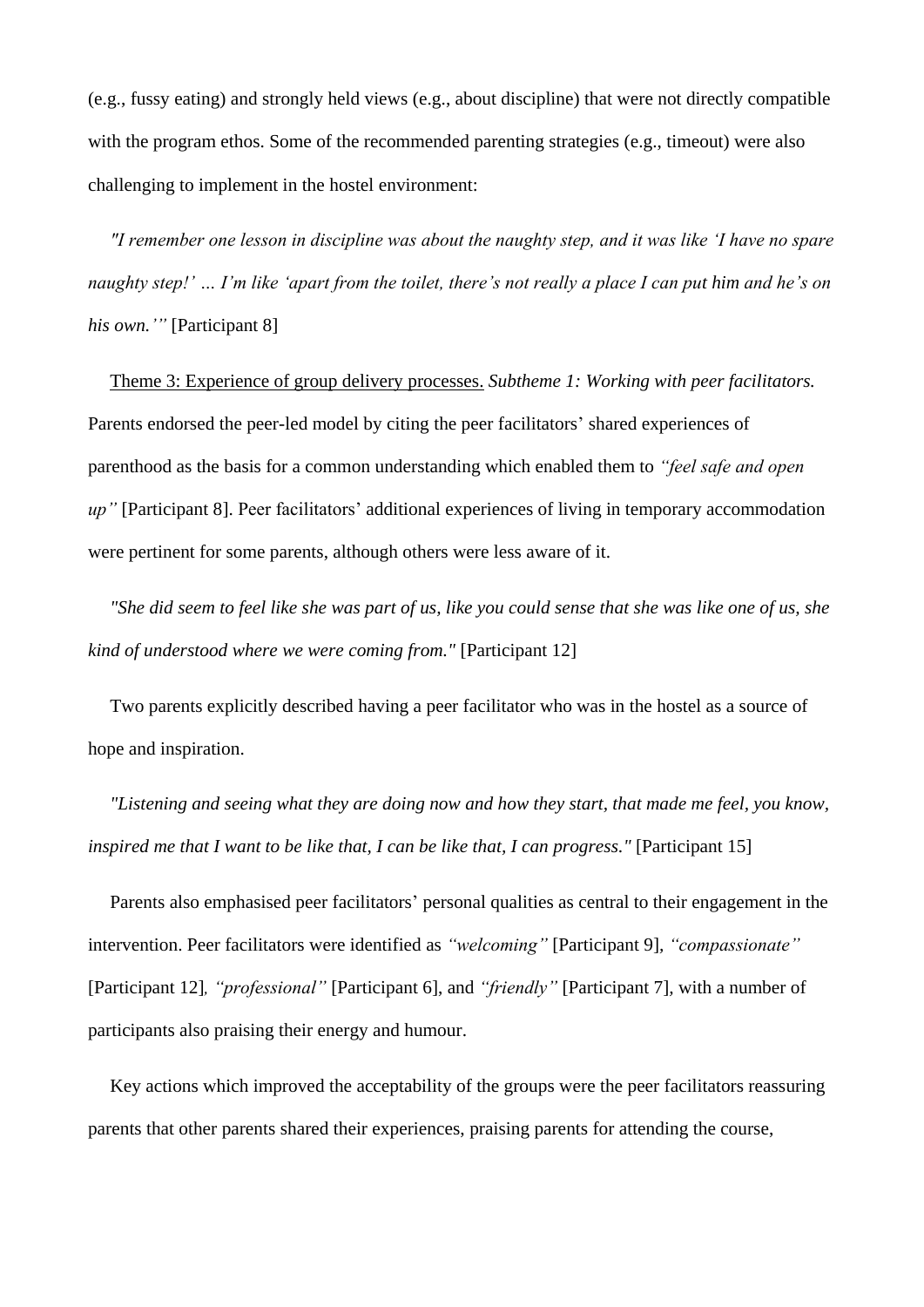reinforcing the parental role, and creating a welcoming atmosphere. One parent described the latter as being untypical of their lived experience in temporary accommodation.

*Subtheme 2: Working with other parents.* Most parents commented favorably on working with other parents, acknowledging them as a source of new ideas, shared experiences, and support.

*"We have something in common… so if you have worries, we have the same worries, if we're thinking about the same thing and, you know, what are child are going through.* " [Participant 11]

However, parents also expressed initial concern about maintaining privacy among peers living in the hostel. In this regard, peer facilitators' sensitivity to confidentiality was seen as essential to creating a safe space for parents to engage with fellow participants.

*" I just don't want anyone coming in to my privacy just because we live in the same place, and then we're going to see each other in the class, but then that didn't happen, [the peer facilitator] respected and everything that happened here was here, and when we talked, you know, it didn't come out."* [Participant 6]

Apart from their common experiences as parents living in the same hostel, participants also acknowledged the considerable sociodemographic diversity in the parenting groups, especially in terms of spoken languages. Parents largely felt that these differences were managed effectively, although difficulties in spoken English limited some experiential tasks such as role plays.

Theme 4: Individual and systemic impacts. *Subtheme 1: Parent and child behaviour.* Parents reported a number of impacts stemming from their participation in EPEC-TA. Enhanced positive parenting was linked to acquisition of new skills for parenting and coping with stress, which in turn enabled changes in children's behaviour (e.g., fewer tantrums, better sleep, and reduced sibling conflict).

*"She's become a bit more generous with her toys… the course, it's helped me to talk to her in a way that I never thought I could talk. I mean, there's being calm and there's just allowing them to*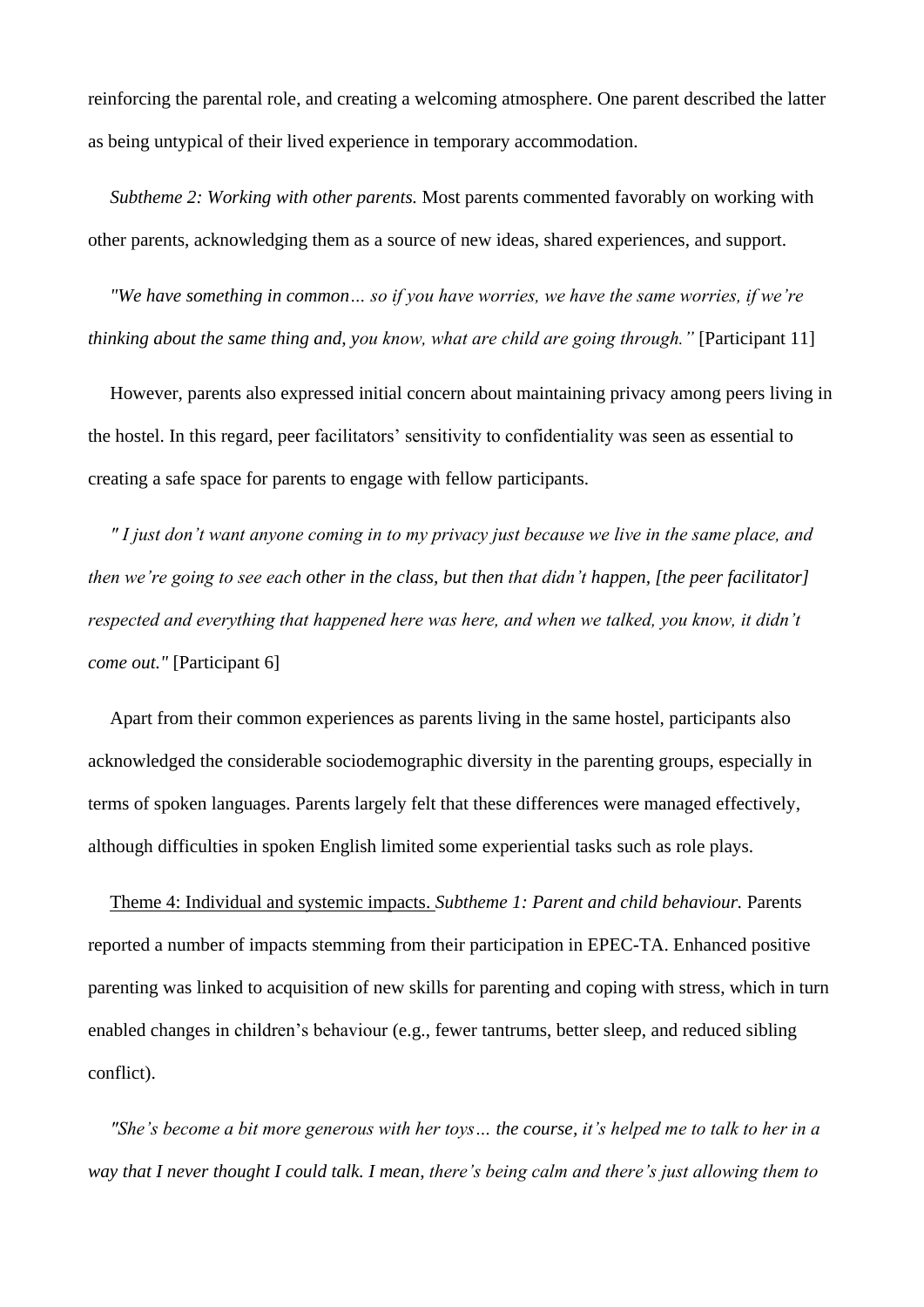*do what they want to do, and there are ways of like taking the steps that we learnt in the course and to deal with the situation."* [Participant 12]

*Subtheme 2: Personal development.* Parents reported feeling refreshed in their approach to parenting, with improved self-esteem and a sense of accomplishment. These positive personal changes were linked to multiple aspects of the program, including a focus on parental self-care, peer support and normalizing discussions to counteract self-blame.

*"I think for a lot of parents they feel like they've failed as a parent, that they can't give their child the right home. I think, for me, this course has helped me a lot because I think it kind of confirms that I'm doing OK, I need to have that positive 'things are going to get better, there is a way' mind-set."* [Participant 8]

Participants reported feeling empowered, both as parents and as people, with examples of individuals taking up volunteering and further education as a consequence of their experience in EPEC-TA. Moreover, three parents indicated that they would like to become peer facilitators themselves.

*Subtheme 3: Systemic impacts.* Social connections between parents in the hostel were strengthened and other parents described how this increased their confidence to make connections in their local community.

*"after the group I actually started going a lot more, practically every day now, don't we, unless we've got plans already…because where I wasn't going out with him, through fear of meeting new people and being judged"* [Participant 3]

*"I already have new friends, we already talk, we've got a chat room, we talk about things, we plan to get a trip out. And those people have kids, so you know you're not going to be alone with your, you know, on your own thinking 'oh, I'm not going to do it because I can't take my kids with me, my baby'"* [Participant 15]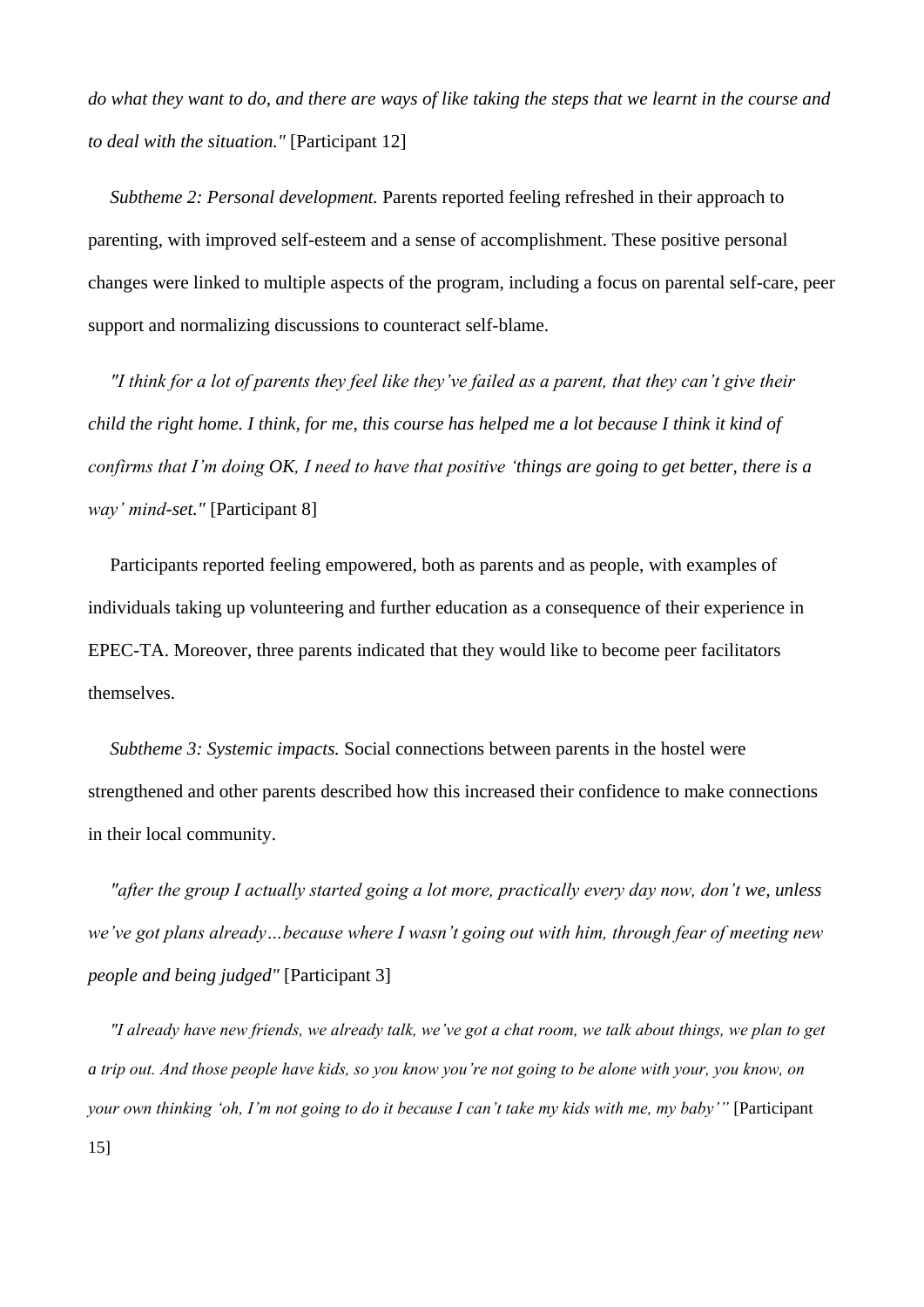#### **Discussion**

EPEC-TA was implemented with three cohorts of parents living in temporary accommodation hostels as part of initial field testing. Attendance and completion rates were comparable to standard EPEC and conventional professional-led parent training groups in non-disadvantaged samples (Lundahl, Risser & Lovejoy, 2008). Locating the group in a hostel may have facilitated these high completion rates, considering parents' multiple concurrent demands. This reaffirms the value of a community-based approach in which the hostel serves as a point of first service contact/entry (Gewirtz, Burkhart, Loehman & Haukebo, 2014). Moreover, three participants expressed interest in training as peer facilitators, providing an initial indication that EPEC-TA could be a sustainable peer delivery model in the longer term.

High user satisfaction was reported, with in-depth interviews suggesting that the peer-led model enhanced the appeal and experience of EPEC-TA among parents who often experienced difficult relationships with services. Participants valued opportunities for group-based discussion of shared parental concerns, which reduced feelings of isolation and self-blame. The positive functions of these group processes have been described in previous literature on peer-delivered services (Salzer, 2002), as well as previous qualitative research on EPEC (Thomson et al., 2014).

Parents reported that much of the programme content was useful and, with some exceptions, relevant in temporary accommodation. Parental self-care and "the good enough parent" were considered to be highly appropriate topics, reflecting the well-established links between homelessness and parental mental health (Bassuk et al., 1996), the challenges posed by the physical environment in hostels (Schultz-Krohn, 2004), as well as negative stereotypes of homeless parenting (Cosgrove & Flynn, 2005). Some parents reported that certain parenting strategies were not very relevant, such as timeout, due to the space restrictions of temporary accommodation. This is in line with previous findings that environmental constraints placed on families in hostels can reduce the effectiveness of traditional disciplinary techniques (Bradley, McGowan, & Michelson,

2018).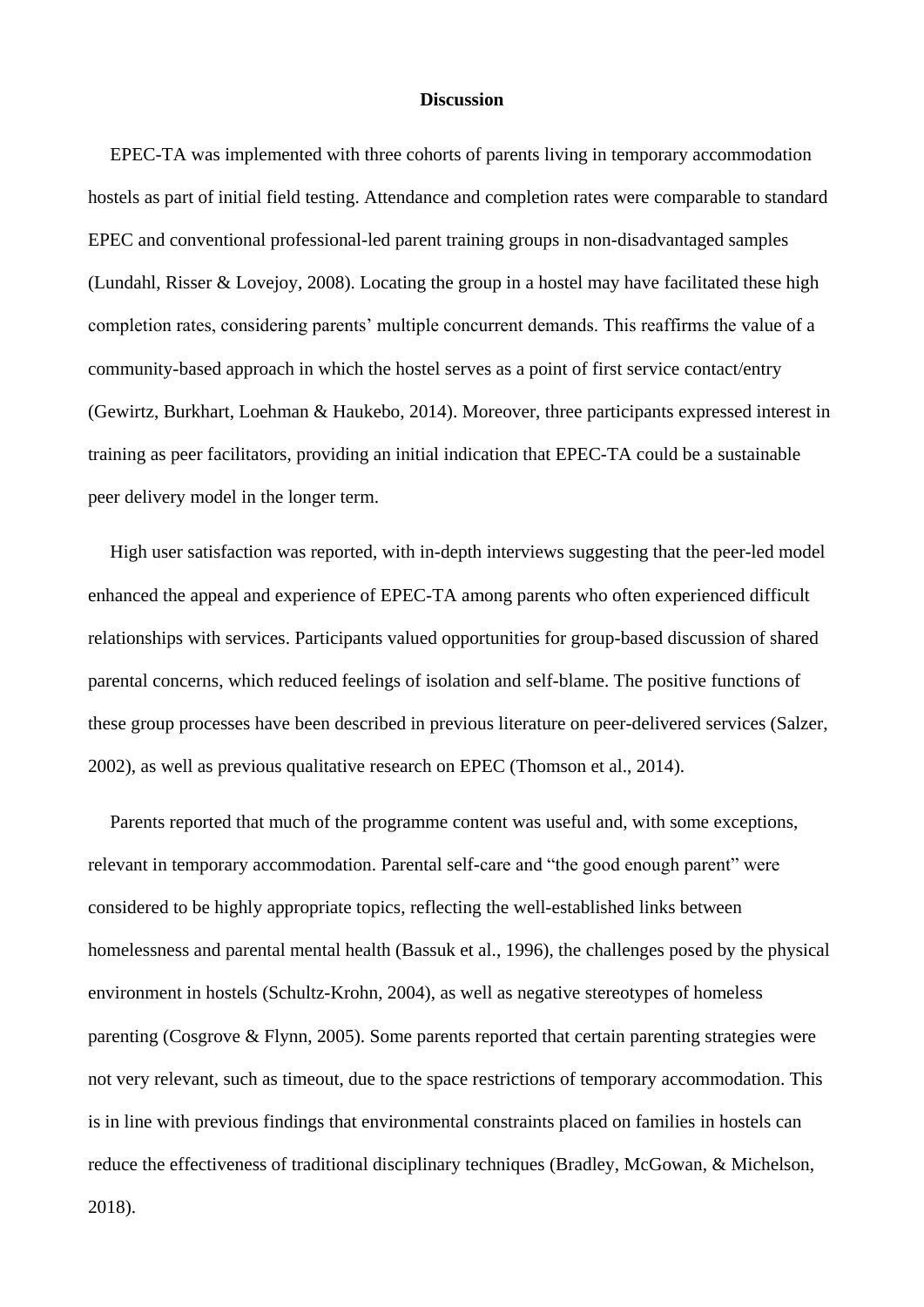Most parent participants reported reliable reductions in child behavior problems, while parental outcomes were more mixed. Although the small sample size limits the conclusions that can be drawn, more robust evaluations of EPEC and other parenting interventions have also shown relatively stronger effects on child outcomes with more equivocal effects on parenting behavior and emotional functioning (Day et al., 2012).

Notwithstanding sample size issues, the varied results regarding parental wellbeing and stress among homeless parents may otherwise be indicative of multiple chronic stressors (Holtrop et al., 2015), which may not be easily amenable to change. The provision of adjunctive psychosocial support, as well as more specialised parental mental health interventions, could be a valuable future direction for further development of EPEC-TA and service provision for homeless families more generally.

Future research directions would include a controlled evaluation of EPEC-TA, comparing outcomes with alternative support for families in temporary accommodation. Moreover, the longerterm impacts of parenting programs in temporary accommodation are unclear and require further research. Future work should also consider practical challenges such as language and literacy barriers, which may require researchers to verbally administer measures, provide translated versions, or otherwise simplify assessment materials to improve accessibility.

While this study provides preliminary evidence for the feasibility, acceptability, and appropriateness of EPEC-TA, it has also raised a number of issues. The prevalence of social service involvement with parents in the sample reaffirmed the value of EPEC's quality assurance and safeguarding procedures, which include manualized systems for peer facilitator recruitment, training, accreditation, supervision, practice observation, and continuing development. These procedures are highly valued by EPEC peer facilitators (Thomson et al., 2014).

We also note that the social support scale failed to detect improvements in the quality of emotional/instrumental support and social interactions, with the former showing a trend towards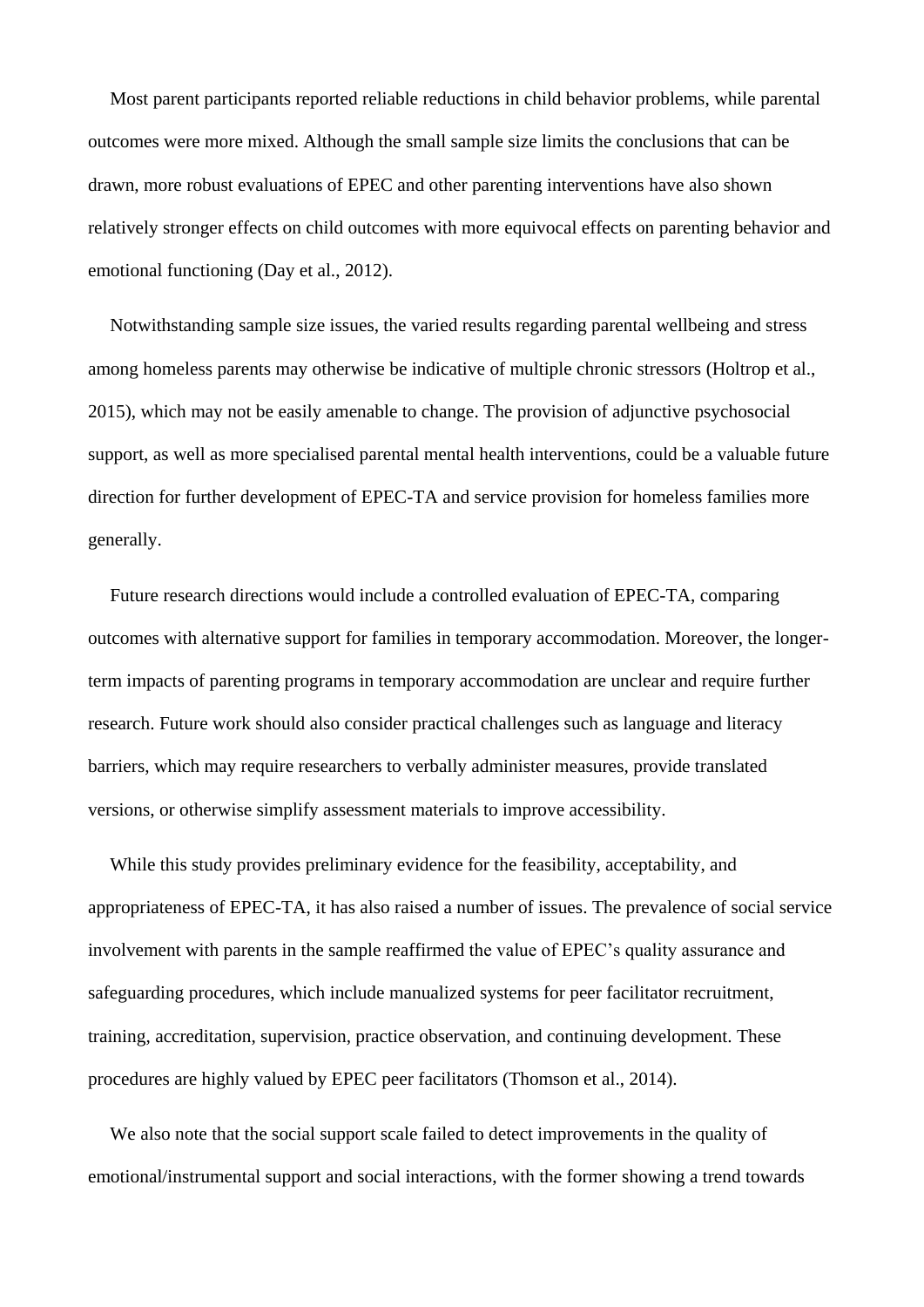less (rather than more) support over the course of the program. This may be a reflection of expressed privacy concerns among participating parents in the hostel, which possibly inhibited interactions with peers outside of the parenting groups. However, the small sample size and brevity of the social support scale (which may restrict its reliability) are such that we do not make any strong inferences. The potential strengths and limitations of situating the intervention on hostel premises, and its delivery in a group format, warrant further investigation.

As discussed, EPEC-TA facilitators and supervisors spent considerable time engaged in outreach work to support both recruitment and attendance at the group. Facilitators supported parents to attend the group and offered more additional time at the early recruitment stages to develop relationships with participants which in light of the often complex relationships between homeless families and professional agencies (Kilmer et al., 2012) appears to have been a valuable augmentation to the EPEC protocol. Further research and program development would usefully focus on optimal engagement strategies. A valuable line of future research would examine potential applications of EPC-TA to other precariously-housed settings for example bed and breakfast accommodation, with due attention to context-specific recruitment issues and other engagement challenges.

#### **Conclusion**

This pilot study has reported promising preliminary results for an adapted peer-led parenting intervention that was intended for homeless parents and their children. Improving outcomes for this highly vulnerable population requires innovative approaches for working in under-resourced physical settings, with additional efforts required to overcome significant attitudinal barriers to engagement. The current findings suggest that EPEC-TA has the potential to improve child behavioral outcomes and parenting practices in temporary accommodation contexts. EPEC TA is a highly innovative initiative designed to meet a developing need for families and children in the UK.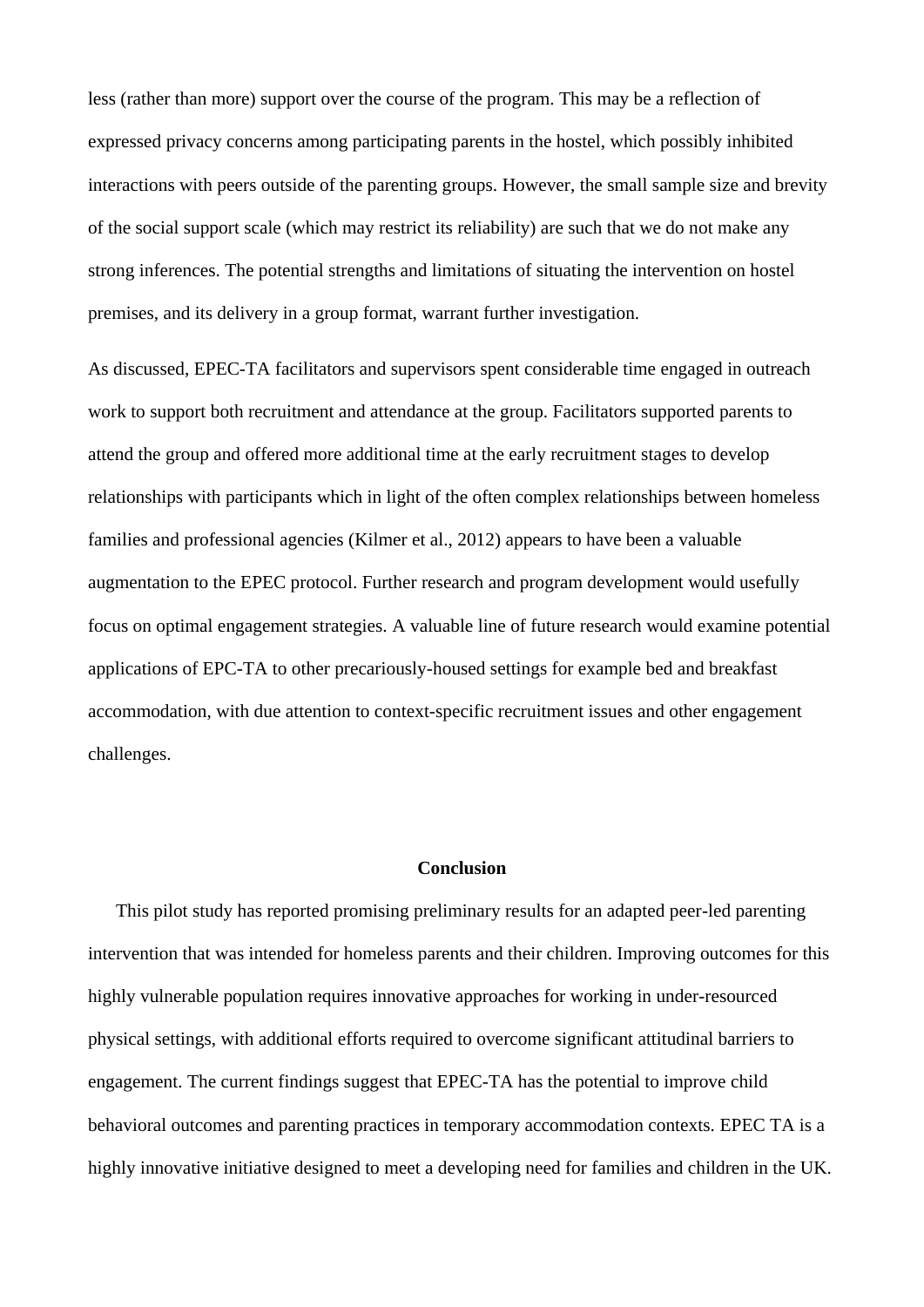Moreover, since its pilot it has been incorporated into routine practice and service delivery by the Anna Freud Centre. In light of this encouraging evidence, further research should build on the current evidence to determine its effectiveness in a randomised controlled trial.

#### **References**

- Arnold, D. S., O'Leary, S. G., Wolff, L. S., & Acker, M. M. (1993). The Parenting Scale: A measure of dysfunctional parenting in discipline situations. *Psychological Assessment*, *5*, 137- 144.
- Barlow, J., & Stewart-Brown, S. (2000). Behavior problems and group-based parent education programs. *Journal of Developmental and Behavioral Pediatrics*, *21*, 356-370.
- Barlow, J., Coren, E., & Stewart-Brown, S. (2002). Meta-analysis of the effectiveness of parenting programmes in improving maternal psychosocial health. *British Journal of General Practitioners, 52,* 223-233.
- Bassuk, E. L., Weinreb, L. F., Buckner, J. C., Browne, A., Salomon, A., & Bassuk, S. S. (1996). The characteristics and needs of sheltered homeless and low-income housed mothers. *Journal of the American Medical Association*, *276*, 640-646.
- Baumann, S. L. (1993). The meaning of being homeless. *Scholarly Inquiry for Nursing Practice: An International Journal, 7,* 59-73.
- Berry, J. O., & Jones, W. H. (1995). The parental stress scale: Initial psychometric evidence. *Journal of Social and Personal Relationships*, *12*, 463-472.
- Bloor, M. (1997). Techniques of validation in qualitative research: A critical commentary. In: G. Miller & R. Dingwall, (Eds.), *Context and method in qualitative research* (pp. 37-50) London, UK: Sage.
- Bradley, C., McGowan, J., & Michelson, D. (2018). How does homelessness affect parenting behaviour? A systematic critical review and thematic synthesis of qualitative research. *Clinical Child and Family Psychology Review, 21,* 94-108.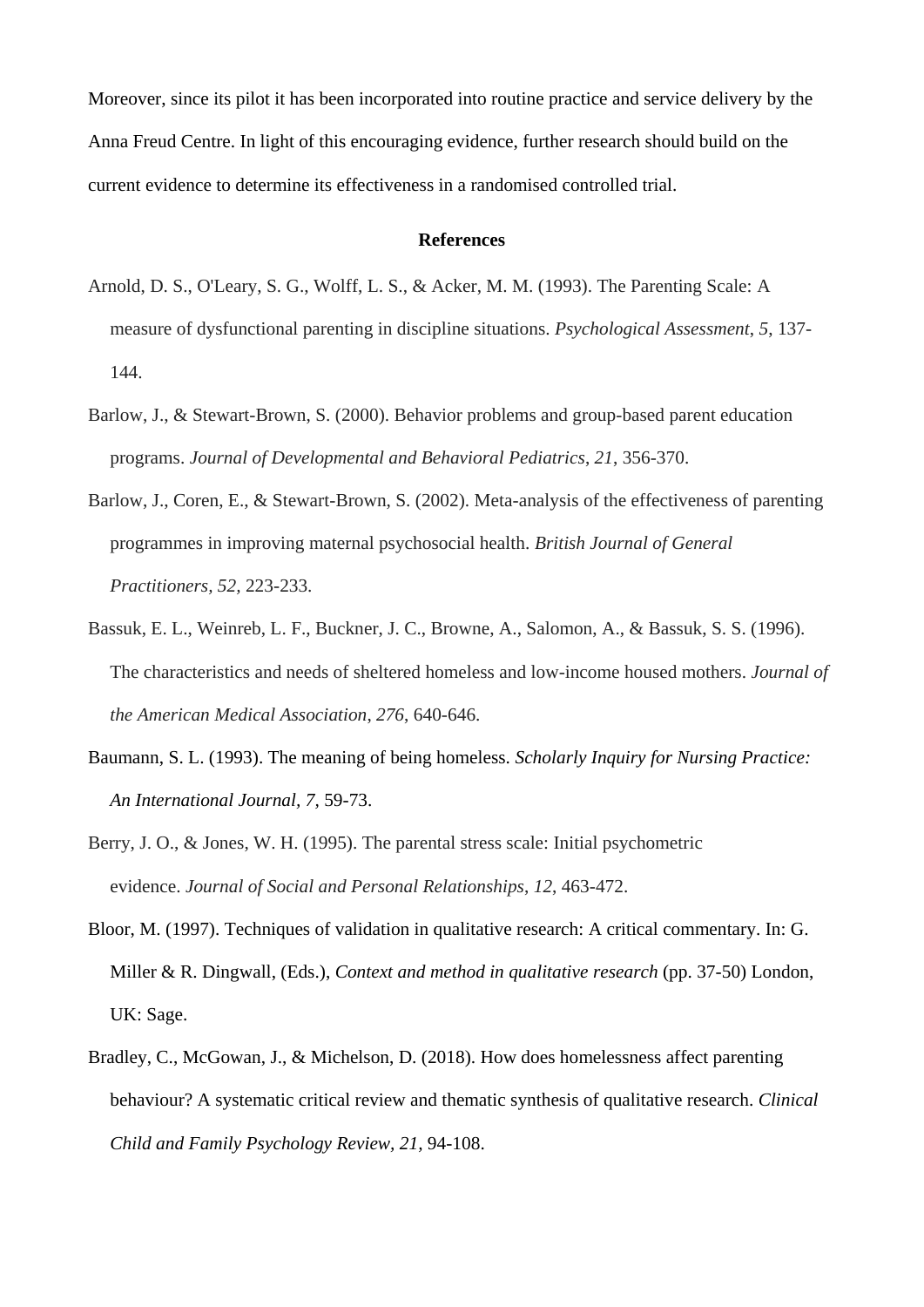- Braun, V., & Clarke, V. (2006). Using thematic analysis in psychology. *Qualitative Research in Psychology*, *3*, 77-101.
- Cosgrove, L., & Flynn, C. (2005). Marginalized mothers: Parenting without a home. *Analyses of Social Issues and Public Policy, 5,* 127-143.

Crisis. (2015). *The homelessness monitor: England 2015.* York, UK: Crisis.

- Cumella, S., Grattan, E., & Vostanis, P. (1998). The mental health of children in homeless families and their contact with health, education and social services. *Health and Social Care in the Community, 6*, 331-342.
- Davey, T.L. (2004) A multiple-family group intervention for homeless families: The weekend retreat. *Health & Social Work, 29,* 326–329.
- Day, C., Michelson, D., Thomson, S., Penney, C., & Draper, L. (2012). Evaluation of a peer led parenting intervention for disruptive behaviour problems in children: community based randomised controlled trial. *BMJ, 344,* 1107-1113.
- Dretzke, J., Davenport, C., Frew, E., Barlow, J., Stewart-Brown, S., Bayliss, S., Taylor, R. S., Sandercock, J., & Hyde, C. (2009). The clinical effectiveness of different parenting programmes for children with conduct problems: A systematic review of randomised controlled trials. *Child and Adolescent Psychiatry and Mental Health, 3,* 7.
- Eyberg, S. M., & Ross, A. W. (1978). Assessment of child behavior problems: The validation of a new inventory. *Journal of Clinical Child and Adolescent Psychology*, *7*, 113-116.
- Eyberg, S.M., & Pincus, D. (1999). *Eyberg Child Behavior Inventory and Sutter-Eyberg Student Behavior Inventory - Revised: Professional manual*. Odessa, USA: Psychological Assessment Resources.
- Ferguson, S. & Morley, P. (2011). Improving engagement in the role of father for homeless, noncustodial fathers: A program evaluation. *Journal of Poverty, 15,* 206–225.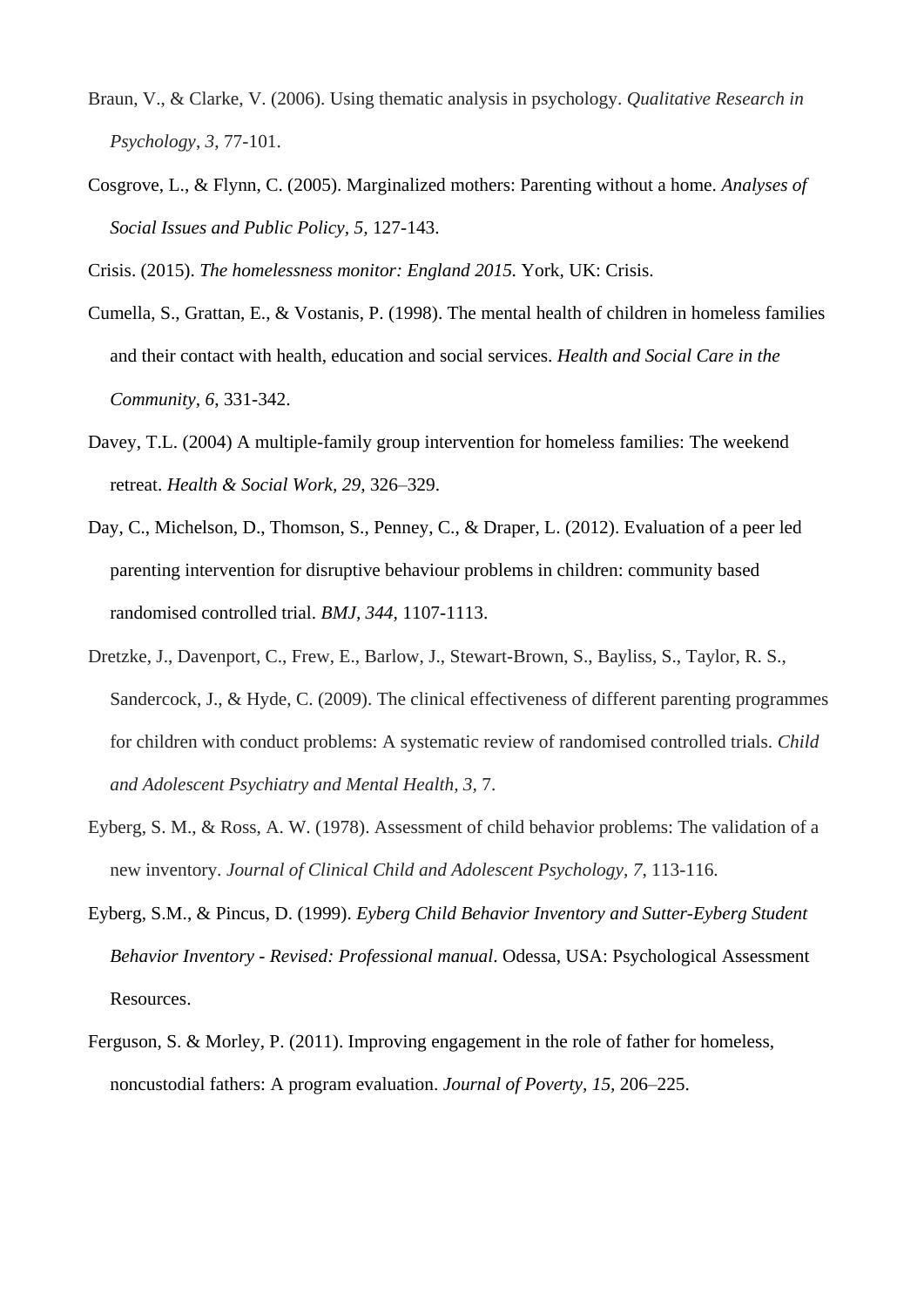- Gewirtz, A., Burkhart, K., Loehman, J., & Haukebo, B. (2014). Research on programs designed to support positive parenting. In: M.E. Haskett, S. Perlman, & B. Cowan (Eds.), *Supporting families experiencing homelessness* (pp. 173-186). New York, USA: Springer.
- Gjesfjeld, C. D., Greeno, C. G., Kim, K. H., & Anderson, C. M. (2010). Economic stress, social support, and maternal depression: Is social support deterioration occurring? *Social Work Research*, *34*, 135-143.
- Glazemakers, I. & Deboutte, D. (2012). Modifying the 'Positive Parenting Program' for parents with intellectual disabilities. *Journal of Intellectual Disability Research, 56*, 1–11.
- Haskett, M. E., Loehman, J., & Burkhart, K. (2014). Parenting interventions in shelter settings: A qualitative systematic review of the literature. *Child and Family Social Work, 7,* 1-11.
- Hausman, B., & Hammen, C. (1993). Parenting in homeless families: The double crisis. *American Journal of Orthopsychiatry*. *63,* 358-369.
- Hedges, L., & Olkin, I. (1985). *Statistical Methods for Meta-Analysis*. New York, USA: NY Academic Press.
- Herbers, J. E., Cutuli, J. J., Supkoff, L. M., Narayan, A. J., & Masten, A. S. (2014). Parenting and coregulation: Adaptive systems for competence in children experiencing homelessness. *American Journal of Orthopsychiatry, 84*, 420-430.
- Holtrop, K., McNeil, S., & McWey, L. M. (2015). "It's a struggle but I can do it. I'm doing it for me and my kids": The psychosocial characteristics and life experiences of at-risk homeless parents in transitional housing. *Journal of Marital and Family Therapy, 41*, 177-191.
- Jacobson, N. S., & Truax, P. (1991). Clinical significance: A statistical approach to defining meaningful change in psychotherapy research. *Journal of Consulting and Clinical Psychology*, *59*, 12.
- Joffe, H., & Yardley, L. (2004). Content and Thematic Analysis. In: D. F. Marks & L. Yardley (Eds.), *Research methods for clinical and health psychology* (pp. 56-80). London, UK: SAGE Publications.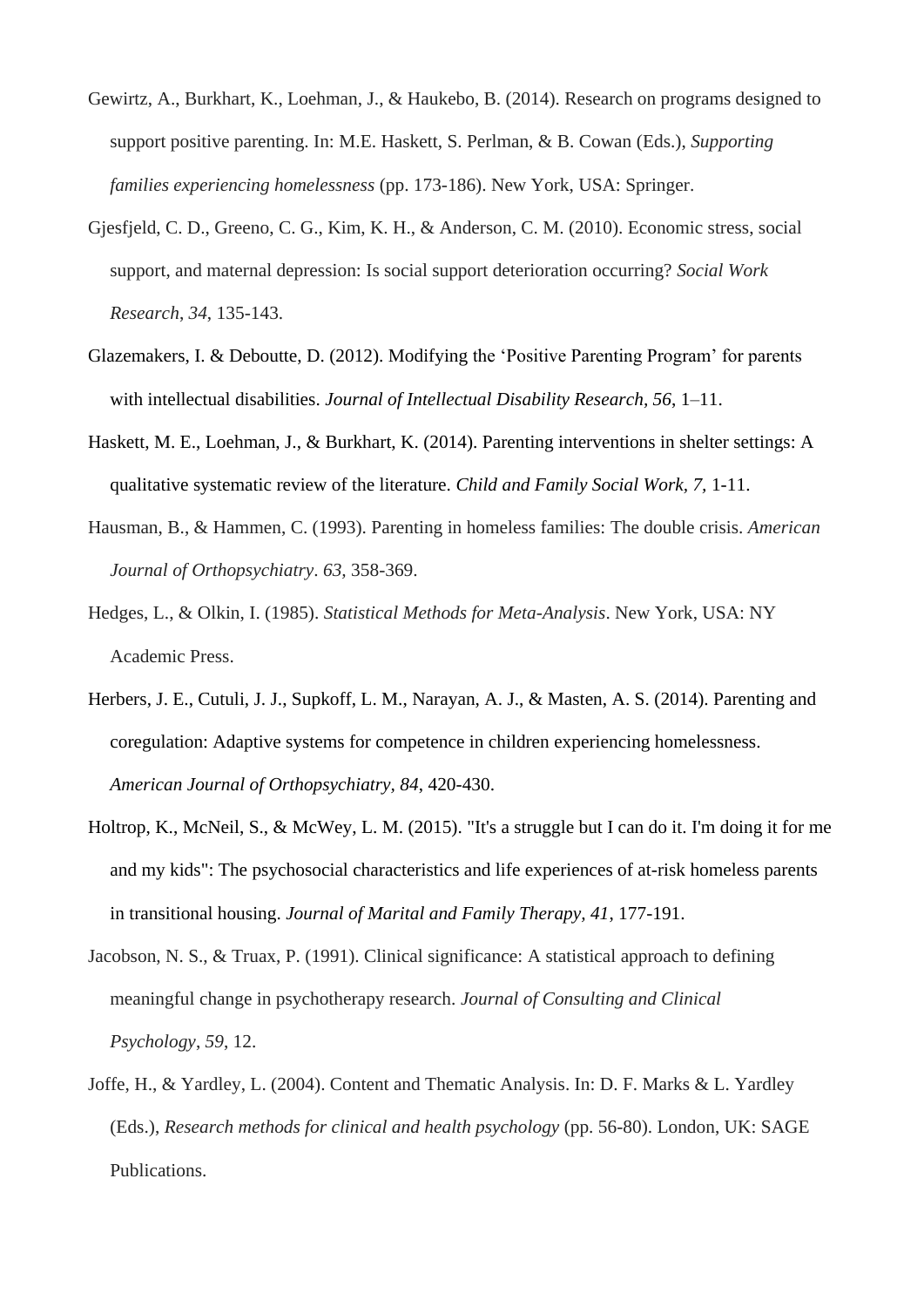- Kaminski, J. W., Valle, L. A., Filene, J. H., & Boyle, C. L. (2008). A meta-analytic review of components associated with parent training program effectiveness. *Journal of Abnormal Child Psychology*, *36*, 567-589.
- Kissman, K. (1999). Respite from stress and other service needs of homeless families. *Community Mental Health Journal, 35*, 241-249.
- Koblinsky, S. A., Morgan, K. M., & Anderson, E. A. (1997). African-American homeless and lowincome housed mothers: Comparison of parenting practices. *American Journal of Orthopsychiatry, 67*, 37-47.
- Labella, M. H., Narayan, A. J., McCormick, C. M., Desjardins, C. D., & Masten, A. S. (2019). Risk and adversity, parenting quality, and children's social-emotional adjustment in families experiencing homelessness. *Child development*, *90*,1 , 227-244.
- Leijten, P., Raaijmakers, M. A., de Castro, B. O., & Matthys, W. (2013). Does socioeconomic status matter? A meta-analysis on parent training effectiveness for disruptive child behavior. *Journal of Clinical Child and Adolescent Psychology*, *42*, 384-392.
- Loeber, R., & Farrington, D. P. (2000). Young children who commit crime: Epidemiology, developmental origins, risk factors, early interventions, and policy implications. *Development and Psychopathology*, *12*, 737-762.
- López, M. L., & Cooper, L. (2011). *Social support measures review.* Washington DC, USA: National Center for Latino Child and Family Research.
- Lundahl, B., Risser, H. J., & Lovejoy, M. C. (2006). A meta-analysis of parent training: Moderators and follow-up effects. *Clinical Psychology Review*, *26*, 86-104.
- Michelson, D., Davenport, C., Dretzke, J., Barlow, J., & Day, C. (2013). Do evidence-based interventions work when tested in the "real world?" A systematic review and meta-analysis of parent management training for the treatment of child disruptive behavior. *Clinical Child and Family Psychology Review*, *16*, 18-34.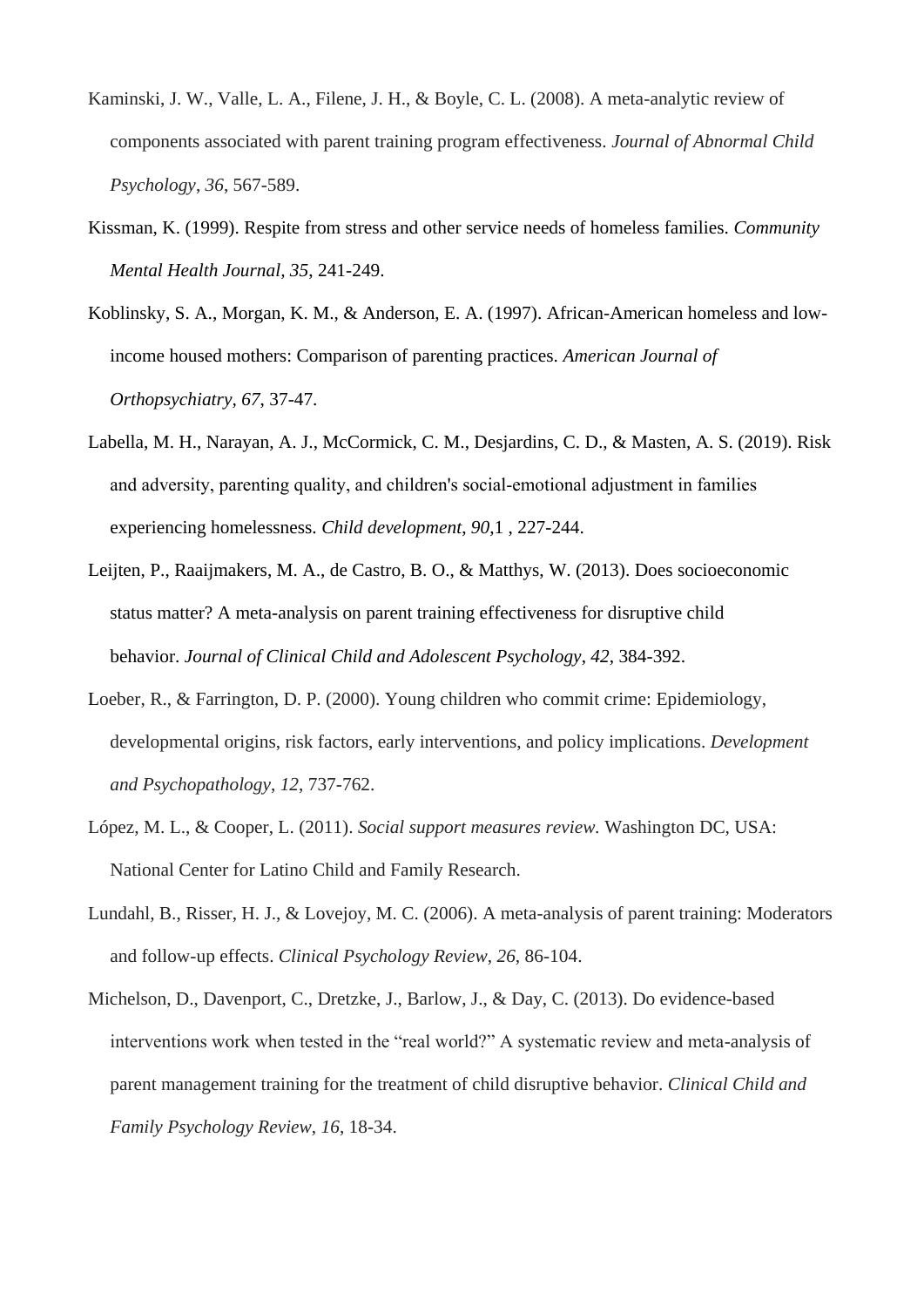- Michelson, D., Ben-Zion, I., James, A. I., Draper, L., Penney, C., & Day, C. (2014). 'Living with Teenagers': Feasibility study of a peer-led parenting intervention for socially disadvantaged families with adolescent children. *Archives of Disease in Childhood*, *99,* 731-737.
- Medical Research Council. (2008). *Developing and evaluating complex interventions: new guidance.* London, UK: MRC.
- Morley, S., & Dowzer, C.N. (2014). Manual for the Leeds Reliable Change Indicator: Simple Excel® applications for the analysis of individual patient and group data. Leeds, UK: University of Leeds.
- National Institute for Health and Care Excellence (2013). *Parent-training/education programmes in the management of children with conduct disorders.* London, UK: NICE.
- Osofsky, J. D., & Thompson, M. D. (2000). Adaptive and maladaptive parenting: Perspectives on risk and protective factors. In: J. P. Shonkoff & S. J. Meisels (Eds.), Handbook of early childhood intervention (2nd ed., pp. 54–75). New York, USA: Cambridge University Press.
- Proctor, E., Silmere, H., Raghavan, R., Hovmand, P., Aarons, G., Bunger, A., Griffey, R., & Hensley, M. (2011). Outcomes for implementation research: Conceptual distinctions, measurement challenges, and research agenda. *Administration and Policy in Mental Health and Mental Health Services Research, 38,* 65-76.
- Reyno, S. M., & McGrath, P. J. (2006). Predictors of parent training efficacy for child externalizing behavior problems–a meta‐analytic review. *Journal of Child Psychology and Psychiatry*, *47*, 99- 111.
- Rich, B. A., & Eyberg, S. M. (2001). Accuracy of assessment: The discriminative and predictive power of the Eyberg Child Behavior Inventory. *Ambulatory Child Health*, *7*, 249-257.
- Salzer, M. (2002) *Best practice guidelines for consumer-delivered services: Behavioral Health Recovery Management Project*. Peoria, USA: Illinois Department of Human Services.
- Scott S., Spender Q., Doolan M., Jacobs B. & Aspland, H. (2001). Multicentre controlled trial of parenting groups for childhood antisocial behaviour in clinical practice. *BMJ, 323,* 194-196.